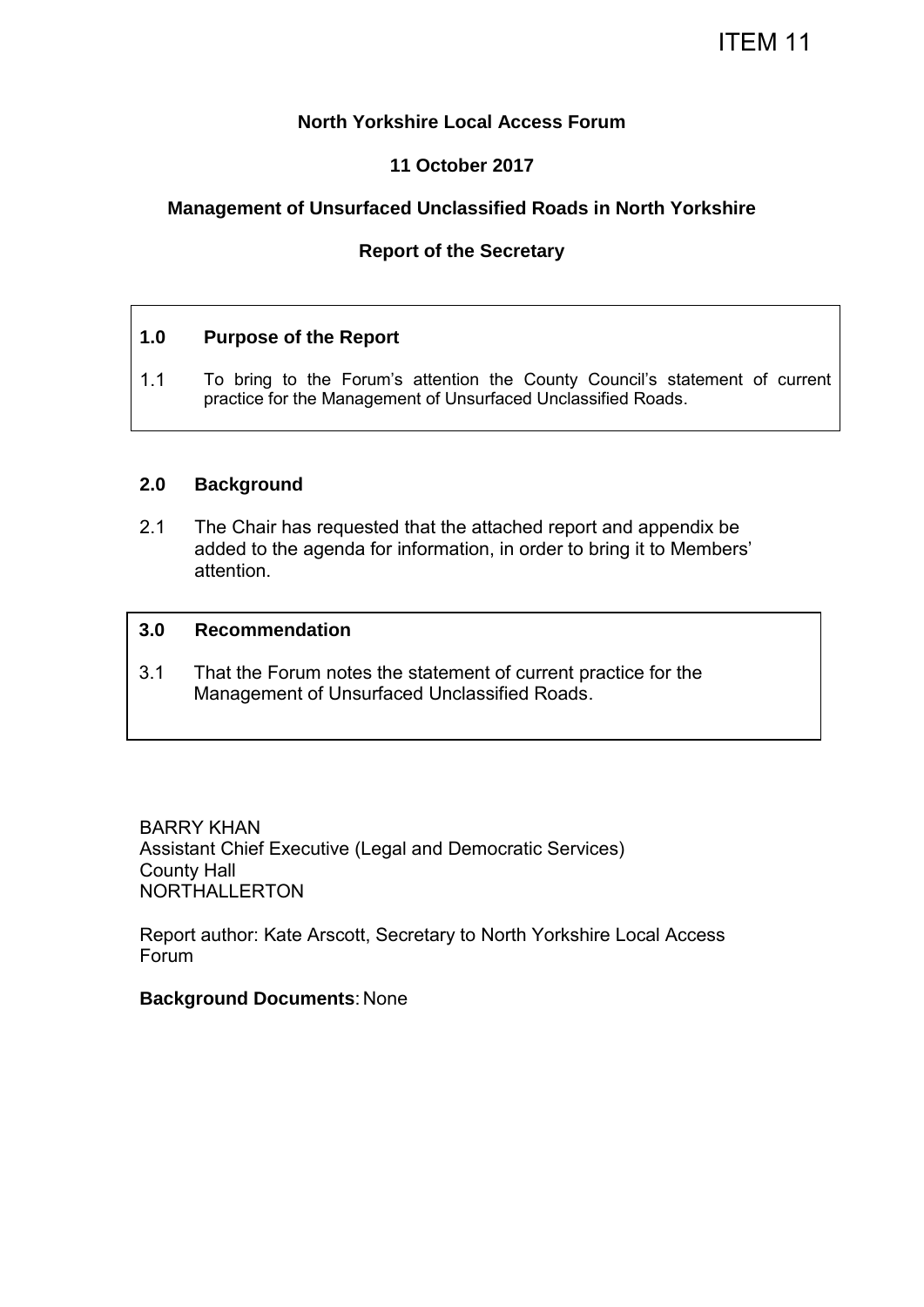# **North Yorkshire County Council**

# **Business and Environmental Services**

# **Executive Members**

# **21 July 2017**

# **Management of Unsurfaced Unclassified Roads in North Yorkshire**

#### **Report of the Assistant Director – Highways and Transportation**

#### **1.0 Purpose Of Report**

1.1 For the Corporate Director, Business and Environmental Services (BES) in consultation with BES Executive Members to note the statement of current practice regarding the Management of Unsurfaced Unclassified Roads (UUR) in North Yorkshire.

#### **2.0 Background**

- 2.1 The County Council is under statutory duty to record highways in two different ways as follows:
	- **a.** Definitive Map and Statement, recording types of public paths; and,
	- **b.** List of Streets.
- 2.2 It is under the Highways Act 1980, Section 36(6) that the County Council as Local Highway Authority maintains a 'List of Streets' (LoS) that are maintainable at public expense in North Yorkshire. The list covers both classified and unclassified roads and includes those routes which are commonly referred to as Unsurfaced Unclassified Roads (UURs).
- 2.3 The Wildlife and Countryside Act 1981 (as amended), requires the County Council as Surveying Authority, to maintain the Definitive Map and Statement (DMS). This is the legal record of Public Rights of Way. The DMS formally records the user rights of all routes as divided into each of four categories as follows:
	- **1.** Footpath: Pedestrian use;
	- **2.** Bridleway: As above with the addition of horse riders and pedal cyclists;
	- **3.** Restricted Byway: As above with the addition of non-motorised vehicles (e.g.horse and carts); and,
	- **4.** Byway Open to All Traffic: All traffic permitted.
- 2.4 Inclusion of a route in the LoS does not itself provide evidence of the extent of permitted use of that route (e.g. whether permitted use extends to equestrian or vehicular use). The County Council acknowledges that routes included in the LoS are public highway but over which as a minimum the public has a right on foot. Other than in the case of classified roads (i.e. A, B & C roads), in respect of which it is accepted public rights extend to motorised vehicular use, each route has to be considered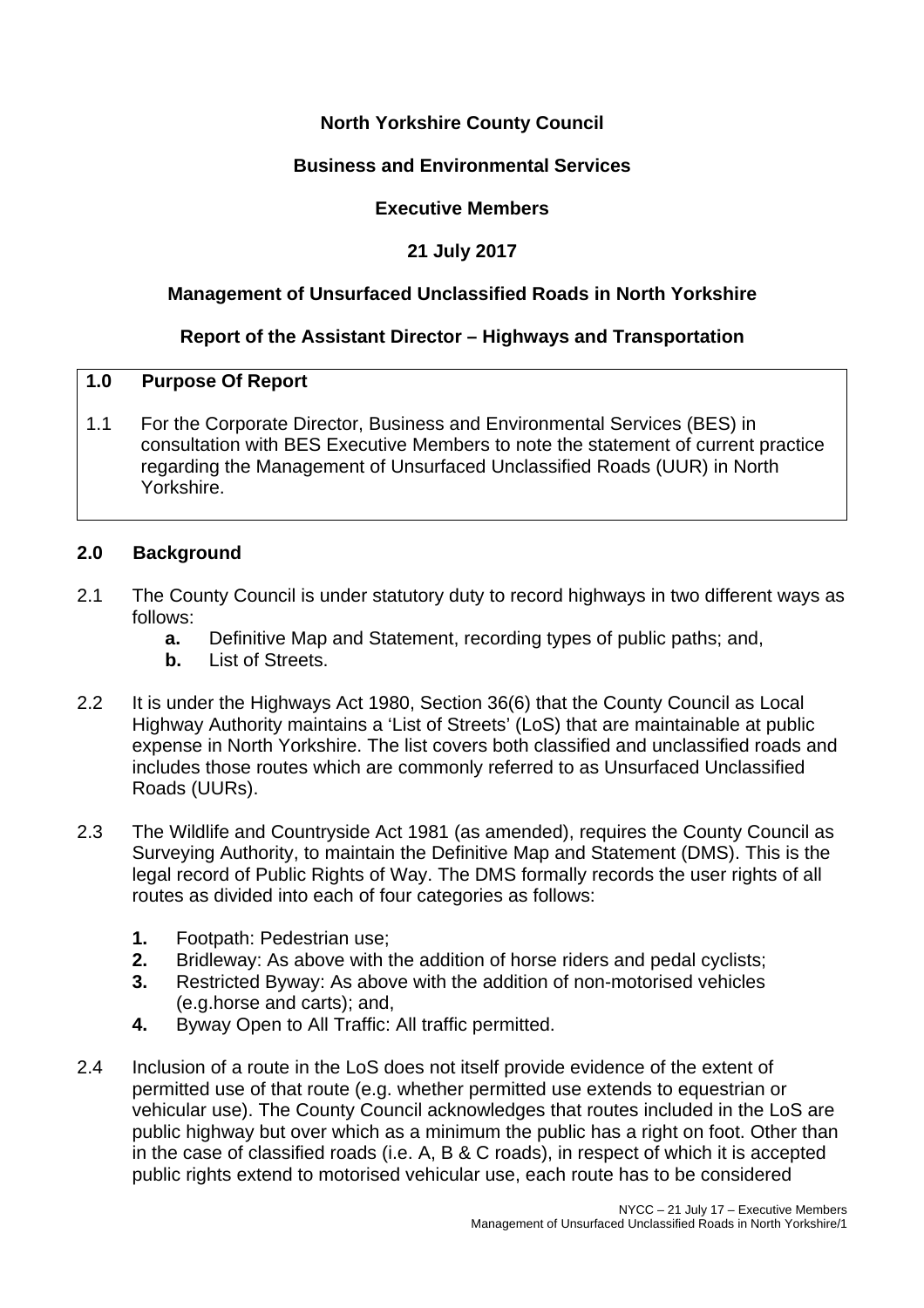independently and any claim of public rights exceeding pedestrian user require to be proved. In common with a number of highway authorities the County Council's position has for some time now been that permitted use of 'surfaced' unclassified roads extends to use by Mechanically Propelled Vehicles (MPVs) though there is no strict legal basis for taking that stance.

- 2.5 There is no general rule for determining the extent of permitted user over UURs. As mentioned above the County Council's position, in accordance with Government guidance, is that the extent of use for such routes is a matter to be determined for each route independently.
- 2.6 The County Council's policies and strategies for managing and maintaining the highway network are set out in the Highway Maintenance Plan 2006 (HMP). The plan identifies the vision, goals and values of the County Council as they relate to highway maintenance and with reference to the National 'Well - Maintained Highways' Code of Practice for Highway Maintenance Management. That code was superseded in 2016 by 'Well-managed Highway Infrastructure' although the 'old' Code is not being withdrawn until October 2018, to allow local highway authorities the time to align their current policies to incorporate the 36 recommendations within the new Code.
- 2.7 Neither the Codes of Practice nor the County Council's HMP address UURs. Nationally, they form a tiny element of the overall road network with little or no vehicular traffic, they are excluded from the 'road length' return (Form R199b) to the DfT and they do not form part of the revenue or capital budget allocation formulae used by either the DfT or DCLG in distributing highway maintenance funding for local highway authorities.
- 2.8 Part of the County Council's management of the highways network is through the establishment of a functional hierarchy based upon the recommendations of the Code of Practice. This categorisation is derived from traffic volume and composition and categories span (in order of importance) from Category 1 - Motorways and Trunk Roads (which are not the responsibility of the County Council) through Category 2 – Strategic Routes down to Category 4b – Local Access Roads, in addition to the Code of Practice categories we have added two further categories; Category 5 – Back Streets and Category 6 – UURs. As Category 6, the lowest category, UURs are the lowest priority for highway management.
- 2.9 In North Yorkshire the UUR network consists of about 1,000 routes totalling approximately 740 kilometres (about 7% of the total highway network length); although a small proportion of the network with extremely low traffic flows, the UUR network generates much interest from the various recreational users who seek to use it for differing purposes (walking, horse riding, pedal cycling, off-road motorcycling and 4x4 driving). This represents a substantial liability that needs to be managed and maintained as efficiently as resources allow.

#### **3.0 Problems on UURs**

3.1 In recent years there has been a significant growth in recreational usage of MPVs on the UUR network in North Yorkshire. Three recurring issues arising from this are: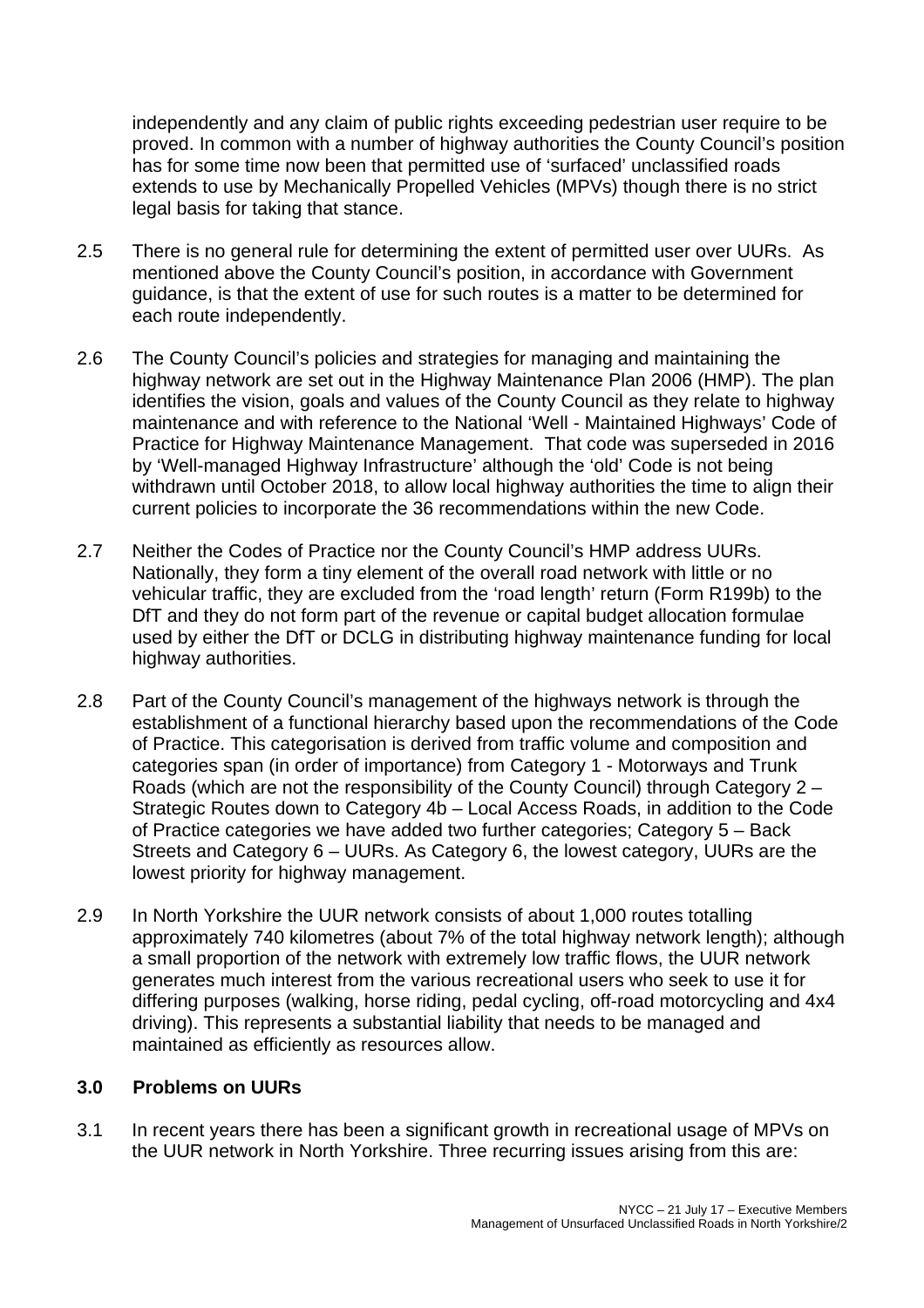- uncertainty as to whether or not the public right over any particular route actually extends to use by MPVs on the route concerned
- conflicts between users which tend to focus on the perceived impact of MPVs on the amenity of the countryside and,
- physical decline of route condition as a result of unsustainable levels of use by MPVs (these routes have never required maintenance in the past; however, the increased use of MPVs for recreational purposes over the last 10 years has seen a number of notable cases of route surface deterioration).
- 3.2 The appended note seeks to regularise the operational management by the local Area Highway Office teams for managing UURs, and to encourage shared maintenance costs with other organisations, if appropriate and minimise the physical deterioration on the route.
- 3.3 It is intended to provide a baseline for consistent service delivery across North Yorkshire with the intention of working closely in particular with the two National Park Authorities in the County but also with other groups that have a particular interest in the issues concerned.
- 3.4 The Highways Act 1980 section 56 provides any person (complainant) the opportunity to serve a notice on the local highway authority seeking that it admit responsibility for maintaining that highway. Subsequently the complainant may then seek an order from the Crown Court that the highway is out of repair.
- 3.5 The note outlines a structured methodology for responding to challenges raised with the County Council whether they are by way of the threat of a section 56 notice or having actually received one. The aim is to achieve a more consistent response to future s56 notices across the whole of the County.

#### **4.0 Overview**

- 4.1 Management of the UUR network will still be reactive (ie in response to Customer Service Requests); the note sets out the procedure to be followed.
- 4.2 The note identifies the County Council's duty as local highway authority. As stated previously, whilst UURs appear on the LoS their inclusion does not automatically mean that rights exist for use of MPVs on the route concerned. The County Council acknowledges that as a minimum the public's right over UURs extends to pedestrian use but that other higher rights may exist if they can be proved.
- 4.3 Conflict generally arises between users because walkers and horse riders consider that quiet enjoyment of the countryside is disturbed by the presence of MPV users.
- 4.4 UURs do not have sealed surfaces and many have not been the subject of any significant change in character since they were first created. In many cases they will have had no maintenance carried out on them over the last fifty years or more. They may therefore be particularly susceptible to physical deterioration through more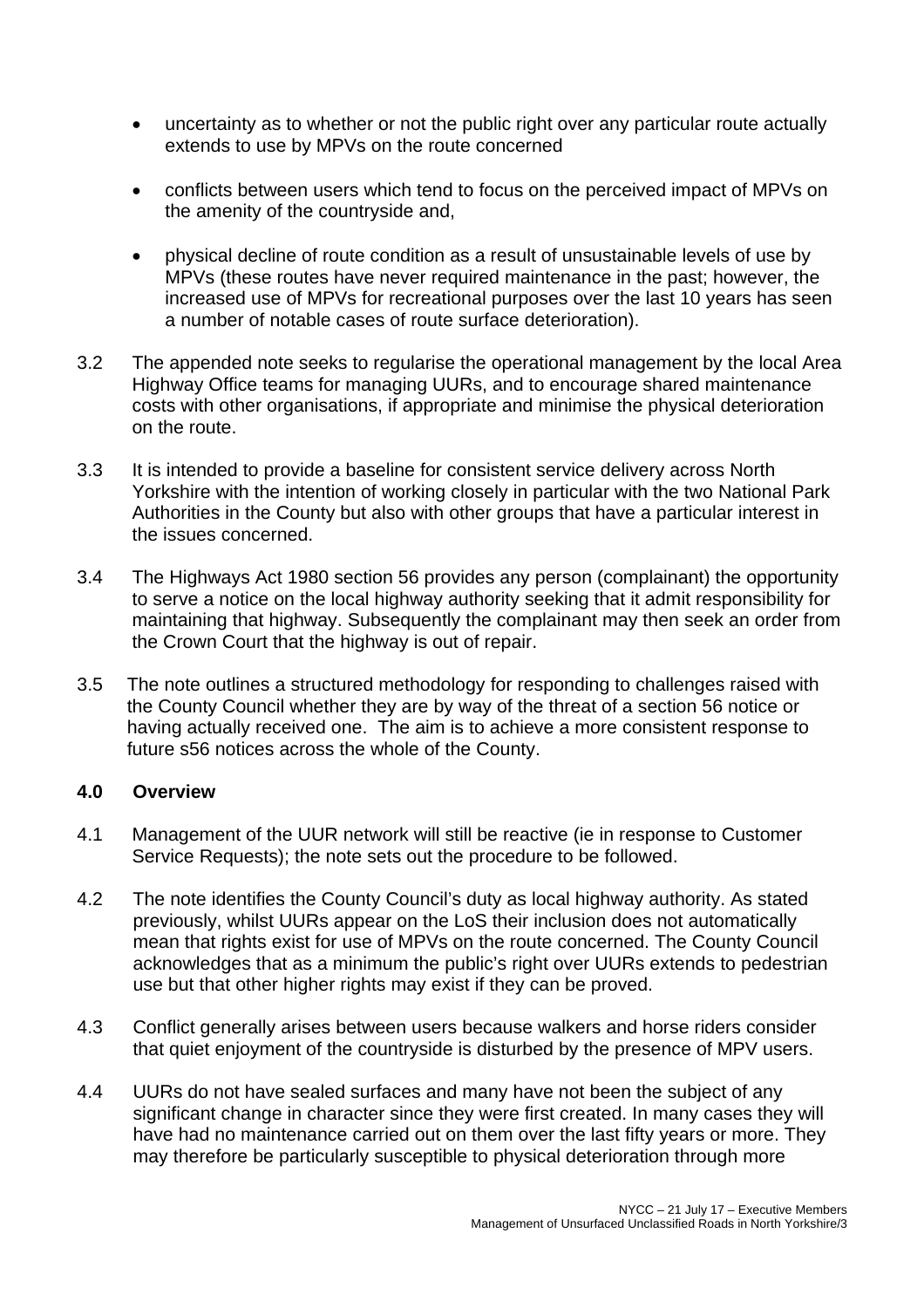intense modern use, excessive or otherwise, or a combination of use and natural factors.

- 4.5 Use by MPVs is capable of causing significant damage to a UUR. Such physical damage can not only impair the use and enjoyment of a route by other users but can also create conditions which jeopardise the safety of all users. In exceptional circumstances a route can become impassable. This also impacts on those with private rights to use the routes to access land or premises and can have a profound demand on the Council's resources given its duty to assert and protect the rights of the public under s130 (1) of the Highways Act 1980.
- 4.6 A quick reference guide is appended to the guidance note which lists the procedure to be followed when dealing with queries (including section 56 notices) raised about the condition of UURs.

#### **5.0 Equalities Implications**

- 5.1 Consideration has been given to the potential for any adverse equality impacts arising from the note and an Equalities Impact Assessment (EIA) screening form is attached as Appendix B.
- 5.2 The EIA screening form concludes that there are no known equality impacts and a full EIA is not required.

#### **6.0 Financial Implications**

- 6.1 The note is current practice and costs are within existing capital budgets.
- 6.2 The receipt of customer service requests may identify the need to undertake reactive maintenance activities (removing vegetation, cleaning of drainage grips etc.), hence the reference within the note to encourage partnership working with users from the various stakeholder groups.
- 6.3 The use of volunteers from the various stakeholder groups would potentially maximise the outcome of the investment by the County Council.

# **7.0 Legal Implications**

7.1 The County Council receives various challenges from users of UURs. The appended note will provide a standardised method by which officers are able to manage UURs and the response to challenges.

#### **8.0 Recommendation**

- 8.1 It is recommended that the Corporate Director BES, in consultation with BES Executive Members:
	- (a) note the content of this report and the Management of UURs within North Yorkshire document appended to this report.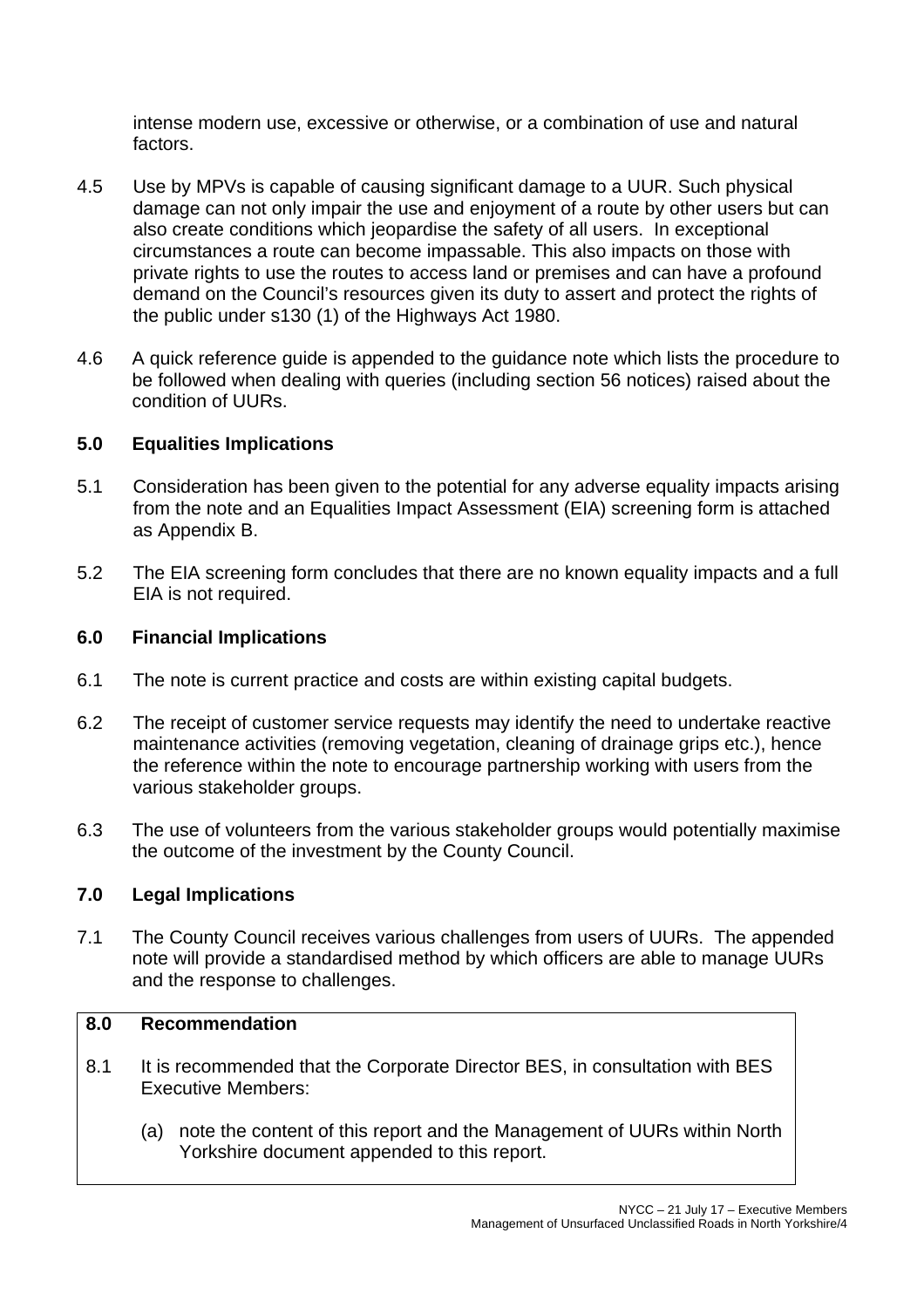BARRIE MASON Assistant Director – Highways and Transportation

Author of Report – Neil Leighton

**Background Documents** None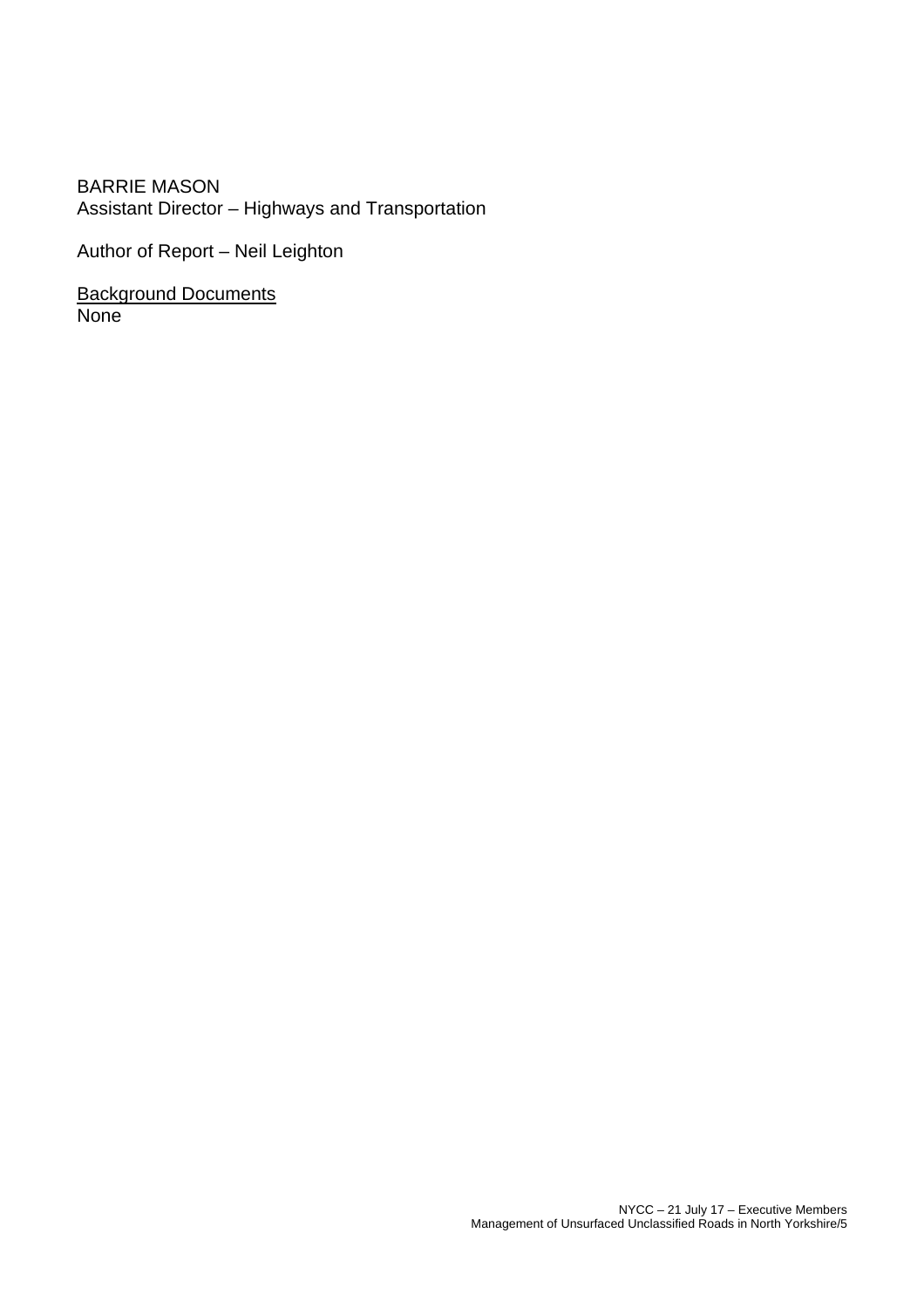# **Management of Unsurfaced Unclassified Roads in North Yorkshire**

This document provides clarity to staff within the Highways and Transportation teams who are responsible for the maintenance of Unsurfaced Unclassified Roads (UUR) that are included in the List of Streets.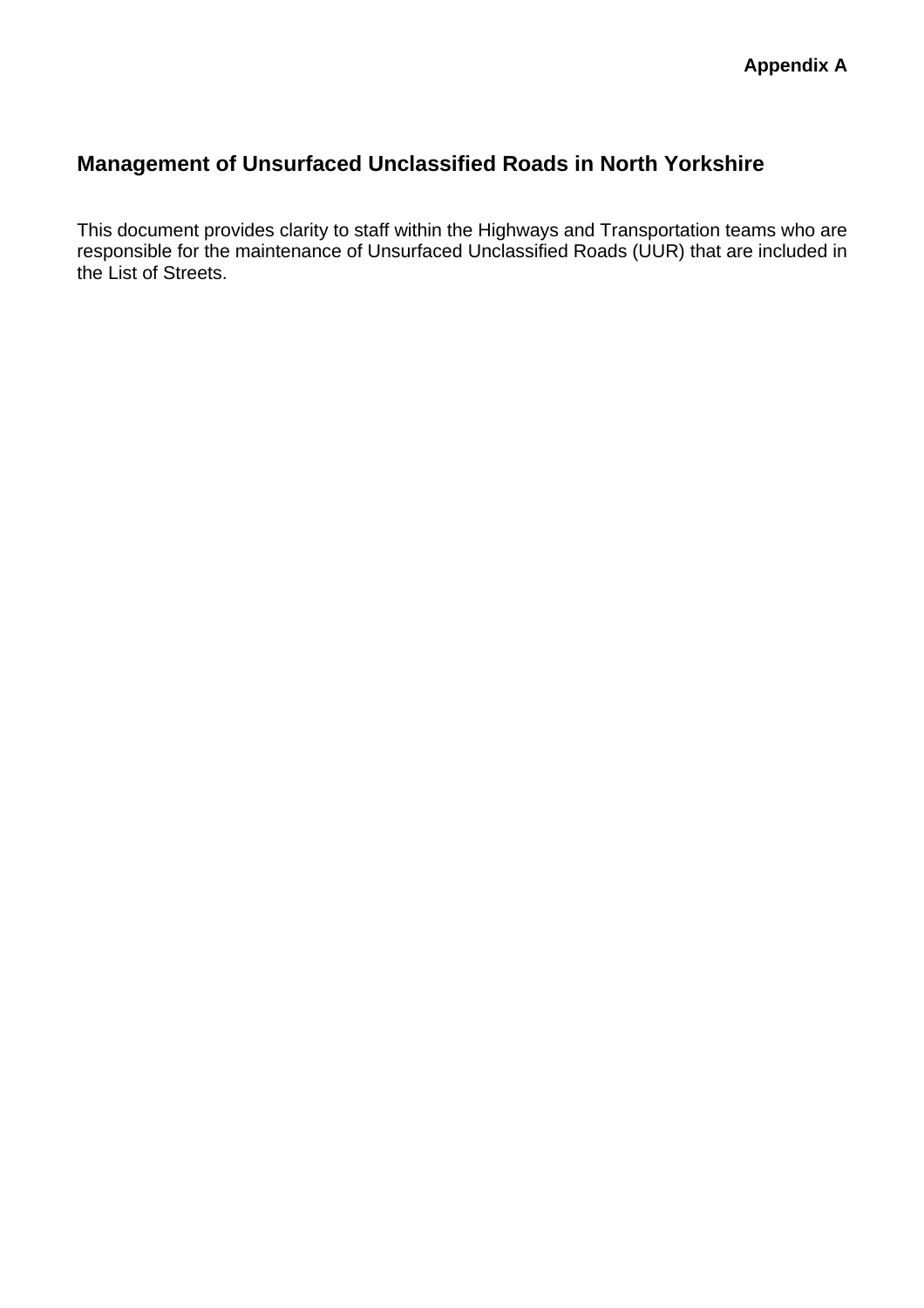# **Background**

This note sets out the procedures followed when queries are raised about the condition of UURs and factors to be taken into consideration when responding. This will assist in achieving, although each particular UUR is dealt with on a route specific basis, consistent procedures are followed throughout the County.

The 740kms of UURs in the North Yorkshire have historically received minimal maintenance, other than perhaps some local repairs undertaken by landowners. In more recent times significant use of such routes recreationally particularly by Mechanically Propelled Vehicles (MPVs) has given rise to a number of issues. UURs are historic routes which have endured over time and include ancient trods, cart tracks etc. They were not constructed or designed with high intensity use of any kind in mind and particularly not by MPVs. This often means that the route drainage if any exists is limited to historic and rudimentary grips and ditches.

Although these routes have traditionally existed in a sustainable condition, in recent years the increased recreational use of MPVs is in some cases, resulting in significant deterioration in condition Route deterioration is accelerated by:

- Difficult local topography
- Width of route
- Inadequate route drainage for the intensity of modern day usage
- Inadequate surface construction for the intensity of modern day usage

The routes which display the worst damage are often those with the steepest gradients where vehicles can wheel spin in poorer weather conditions, loosening and removing surface material. Other routes susceptible to severe damage are those routes running across peat fields or in other low lying areas which have difficult drainage. Once the surface stone (if present in the first place) has been damaged or effectively removed through use, the level of the route becomes lower than the adjacent land and then acts as a drainage ditch for this surrounding land. From this point on, damage can occur rapidly, making routes especially dangerous for MPVs where routes have steep cross-falls.

# **User Rights**

The term 'UUR' can often be misunderstood. 'Road' may be interpreted by customers to infer the right to use MPVs when in fact there may be no such right existing in respect of a UUR. On the other hand the right to drive MPVs may be exercisable over any particular UUR but this may not be clearly recorded anywhere. In such circumstances the Council's position is that those claiming such rights need to demonstrate with adequate proof that such rights exist.

The extent of the County Council's responsibility is to maintain highways for which it is responsible in a suitable condition for use by the ordinary traffic using that highway. **The key question is to determine what the ordinary traffic is in any one case**. In the case of UURs the County Council's position is Unclassified Unsurfaced Roads (UURs) recorded in North Yorkshire County Council's List of Streets are public highways maintainable at public expense. Given this the County Council acknowledges that the extent of public rights over those routes must as a minimum extend to pedestrian user though higher public rights may well exist. Determining the extent of any higher public right is a matter for assessment on a route by route basis.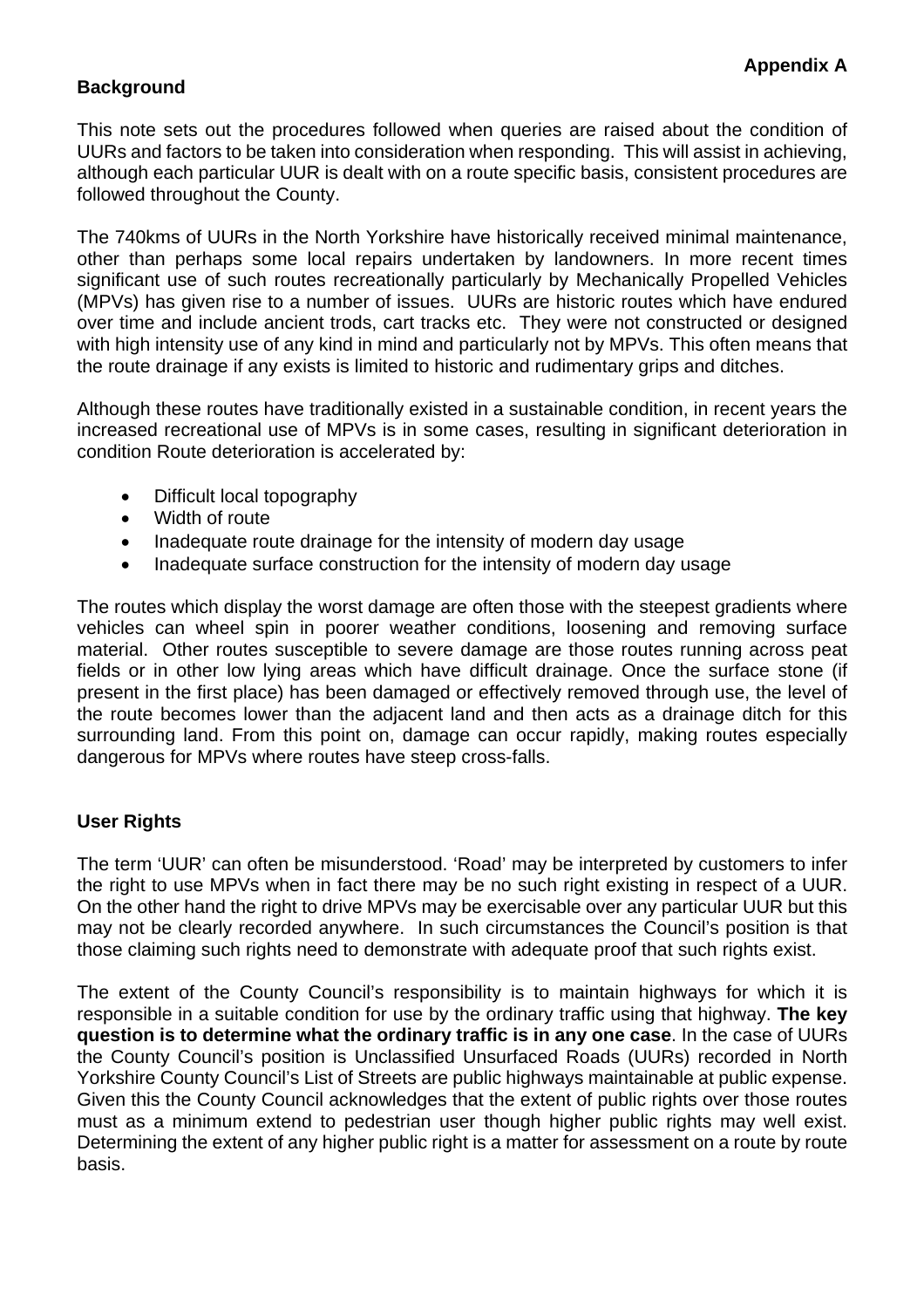#### **Appendix A**

Use of UURs by the public beyond pedestrian user will not generally be prevented by the County Council except where circumstances dictate that control or prevention of such use is appropriate. Use of legal orders will be considered where necessary.

The full extent of public highways should be kept clear of obstruction at all times. In its role as the local highway authority the County Council is under a duty to assert and protect the right of the public to the use and enjoyment of public highways in North Yorkshire including UURs and will take appropriate action to remove any unauthorised obstruction of such highways.

If a route is in a poor state of repair arising from use by MPVs an option is to introduce a Temporary Traffic Order under the Road Traffic Regulation Act 1984 so prohibiting the use of MPVs. 'No Motor Vehicles' signs can be erected once an order is in force.

Any person can serve notice on the County Council under s56 of the Highways Act 1980 where they feel the condition of a highway is inadequate. The Council can of course seek to counter such notices and ultimately the matter can be taken to the Magistrates Court. The court may issue an order requiring the Council to undertake repair works in the event it is satisfied the route is not in the condition it ought to be. Such a scenario amounts effectively to a reactive, rather than a proactive approach to management of highway resources and without sustainable long term management a route may be damaged again by MPV use and require further repair.

#### **Public Rights of Way**

Some UURs are what is termed "dual status" (i.e. they are recorded as a Public Right of Way (PRoW) on the Definitive Map & Statement and are also included in the List of Streets). If a route (or part of it) is "dual status" then management of the route should be agreed with Transport, Waste and Countryside Services (TWACS). If a UUR links two or more PRoW together to form a contiguous route then TWACS should be consulted upon any proposals. If a route is within or adjacent to a National Park or Area of Outstanding Natural Beauty, these bodies should also be engaged with as part of the route management.

# **Network Priority**

The County Council has implemented a functional hierarchy for roads (approved as part of the Highway Maintenance Plan in 2006) which is in line with the recommendations of "Wellmaintained Highways", the DfT endorsed Code of Practice (CoP) for highway maintenance management. These hierarchies are dependent upon traffic volumes and composition and although UURs do not form part of the CoP, they are included as part of the NYCC Plan as having the lowest standards i.e. category 6 roads namely, UURs. In North Yorkshire UURs do not benefit from a cyclical Highway Safety Inspection; however, UURs are inspected as required following Customer Service Requests, for example, to ensure rights of access are not obstructed or to monitor condition. In the absence of a cyclical HSI, UURs currently receive no programmed maintenance from the County Council, although it is acknowledged that local landowners may make repairs to these routes in order to be able to exercise their own private rights.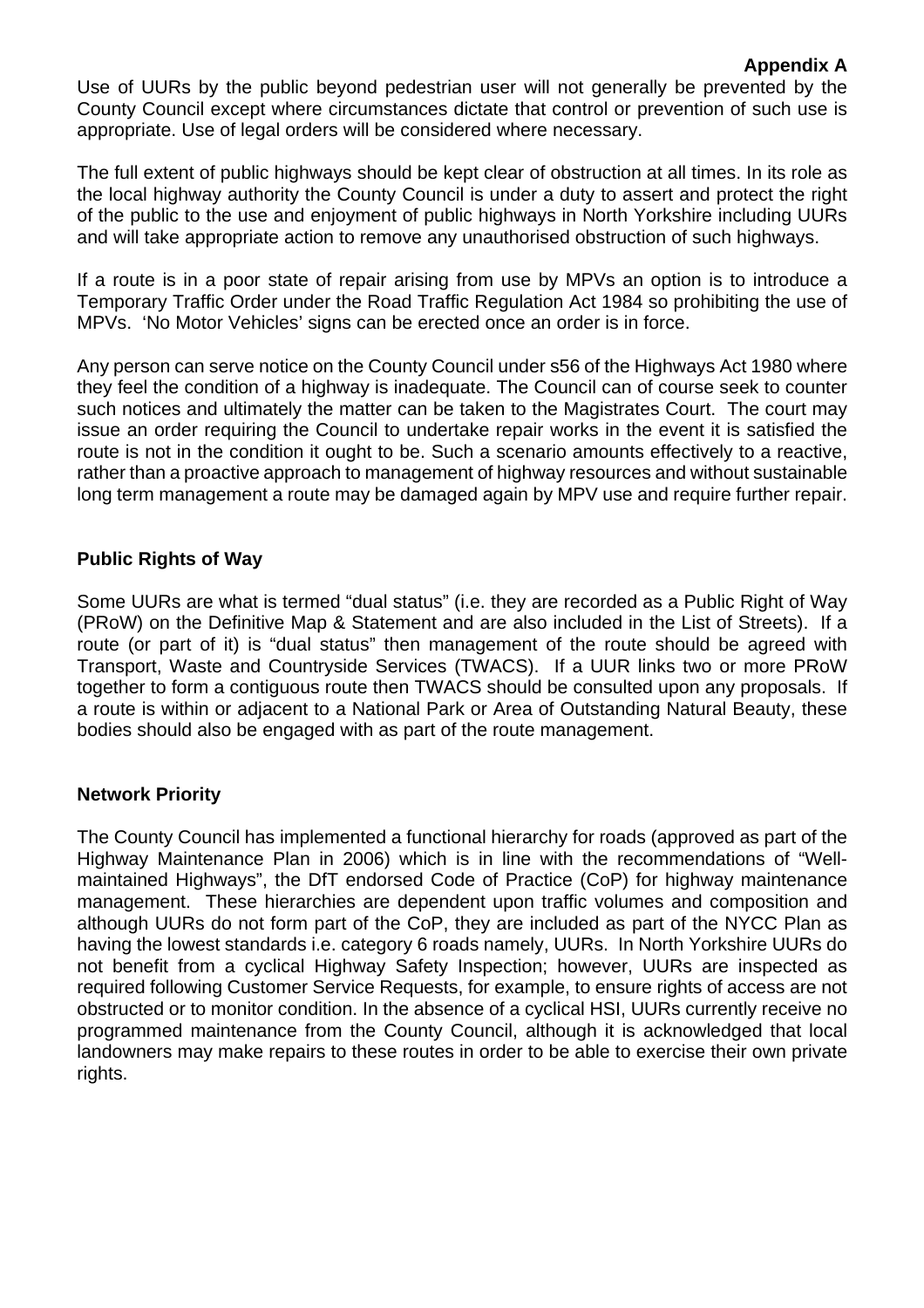#### **Initial Response to complaints/queries**

On receipt of a complaint/query about the condition of a UUR undertake the following initial procedure and checks:

- 1. Customer request received regarding condition of a route.
- 2. Check that route is included on the List of Streets
- 3. Route condition review with Network Management team (survey undertaken if required).
- 4. If condition is dangerous or would become dangerous soon, consider implementing a TTO. If condition is not yet dangerous, respond to customer request.
- 5. Whilst TTO is in force, investigate route (user groups causing damage, route importance, National Park or AONB, cost of repairs, external funding contributions).
- 6. Identify appropriate management actions, partnering where possible and appropriate (TWACS team, National Park, AONB, landowners, user groups), if TRO is required, begin process.
- 7. Arrange repairs, following TRO implementation (where applicable).

Note: If a route is not included on the List of Streets it may still be a ratione tenurae highway (roads which are maintainable at private expense but over which the public has a right of way) and the County Council as local highway authority has a duty to protect and assert highway rights.

#### **Longer Term Options**

There are various long term management options available. For some options the engagement of user groups will be key.

Options chiefly comprise one or a combination of the following:

- Do Nothing
- Voluntary Restraint
- Permanent Traffic Regulation Order
- Repair Route

#### Do Nothing

This can be an option if the route is currently sustainable and will soon self-regenerate which can be the case on some routes across grassland with no history of a defined surface.

Voluntary Restraint (by those user groups who may be likely to cause damage)

This can be a useful course of action for those routes which are able to sustain some MPV use but to a limited degree. It is first necessary to consider what use is causing the damage to the route and then approach relevant users (preferably through recognised groups if they operate in the area) to discuss the issues. If agreement can be reached with users on voluntary restraint, their support can be reflected by incorporation of their organisations logos as part of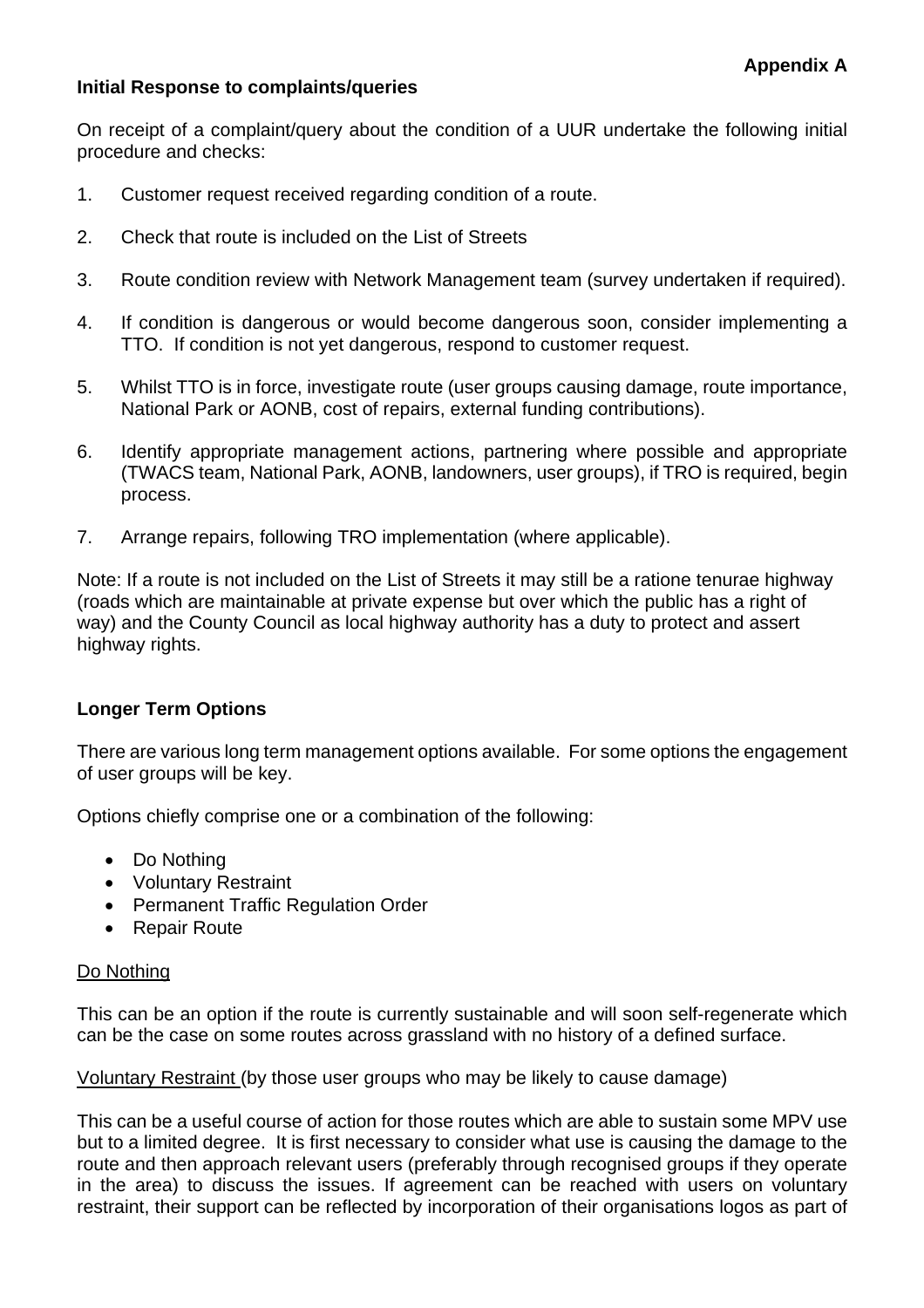# **Appendix A**

any route signage. This helps to get the message across to other related user groups (for example knowledge that a national MPV user group has volunteered restraint may influence the decision of the members of other groups to exercise restraint). It can also provide a means of being able to keep a route open for use, albeit limited in some way which is usually preferable to restricting certain users (most commonly MPV users) completely through a Permanent TRO.

Voluntary restraint by MPV users may include:

- Downhill travel only
- Seasonal use only
- Use during a fixed number of days per year
- use by vehicles of less than a particular weight/ width

Survey data would be required prior to a decision to use voluntary restraint as an option. For example if survey data indicated that the current use is predominantly in a downhill direction during the summer months, then voluntary restraint may not improve the current situation and mean that other options need to be considered.

#### Permanent Traffic Regulation Order (PTRO)

These orders are a legitimate option for effective route management where voluntary restraint or the 'do nothing' option are unlikely to be appropriate for the circumstances.

Examples of PTROs include:

- Use in one direction only;
- Season use only;
- Weight restriction:
- Width restriction: and.
- Prohibition of a user classification (i.e. MPVs, MPVs excluding motorcycles, MPVs and horse riders etc)

It should be noted that implementation of a PTRO is not a 'last form of defence', but is just one of the management options to be investigated.

# Repair Route

If the route is in principal sustainable, only minor repairs to drainage with the reinstatement of some stone may be sufficient to prevent further damage occurring. If more major repairs are required then other options must be investigated to prevent damage re-occurring in the future which will require further repairs resulting in a cycle of unsustainable damage/repair.

If major repairs are undertaken the route must be formally monitored regularly thereafter to assess condition. In the event of any further damage introduction of a PTRO should be considered if appropriate to save the route from requiring further and repeated major repair.

If route repair to accommodate MPVs (ie at a minimum compacted stone) will change the character of the route and the heritage of the surrounding area is likely to be a sensitive issue then the implementation of a PTRO should be considered along with any repairs made being in keeping with the local character and following PTRO implementation.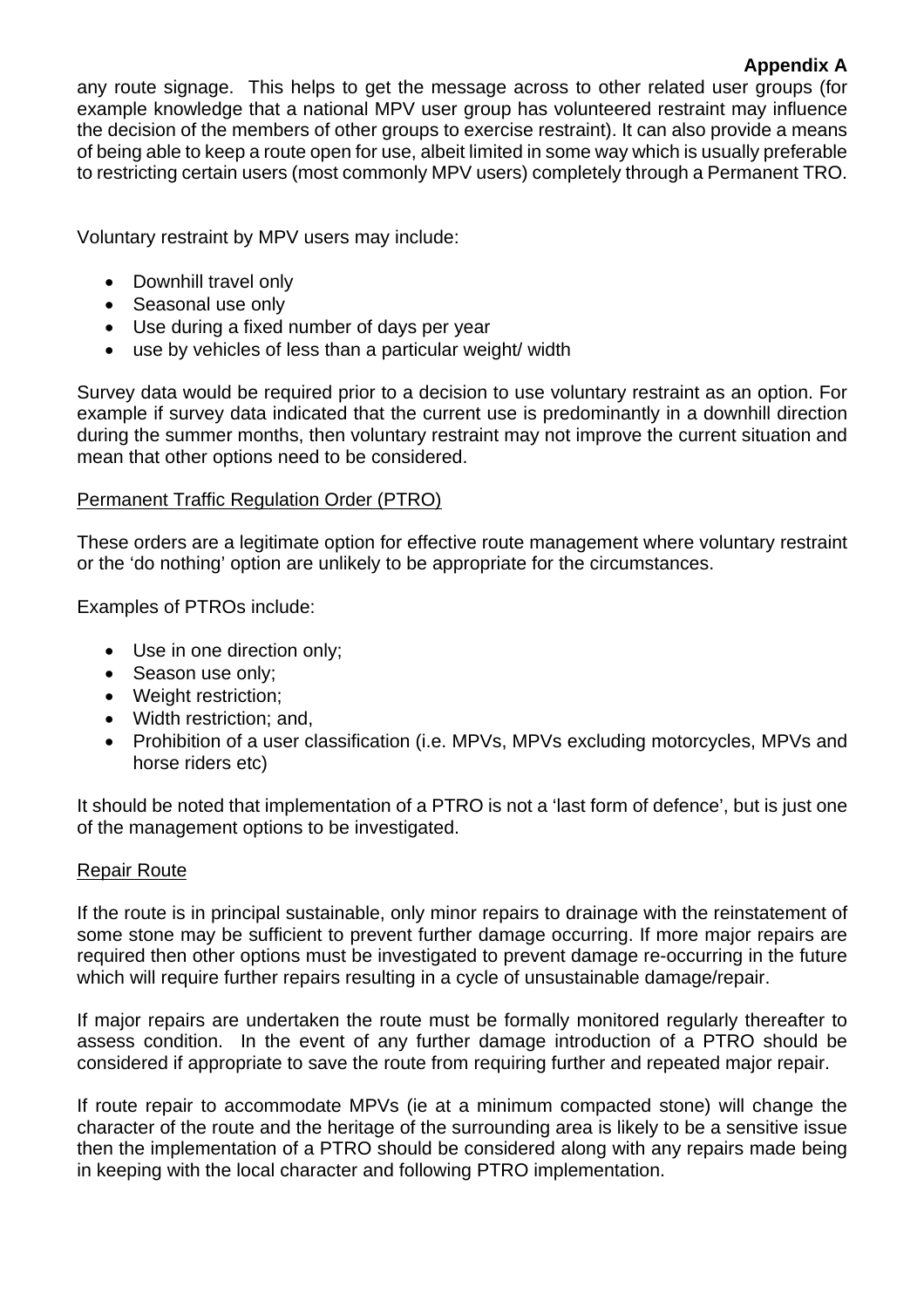#### **Route Management**

Management of a route should take into account the following factors:

- Considerations relating to national park/ AONB designation;
- The ecological sensitivity associated with the route:
- The heritage of the route and its surroundings;
- Potential for conflict between recreational user groups;
- Availability of alternative routes;
- Concerns of local residents and landowners/managers;
- The durability of the route;
- The condition of the route:
- The uses of the route; and,
- Whole Life Cost of route management.

# Considerations relating to National Park/ AONB designation

National Park Authorities (NPA) and Areas of Outstanding Natural Beauty (AONB) are unique places designated because of their special qualities and the opportunity for people to enjoy them. Any proposals concerning routes within a NPA (or AONB) should be consulted upon with the NPA (or AONB). The NPA may have funding available to contribute to repairs. RTRA 1984 s22(2) provides three additional reasons for the implementation of PTROs within such areas :

- for conserving or enhancing the natural beauty of the area.
- affording better opportunities for the public to enjoy the amenities of the area.
- for recreation or the study of nature in the area.

#### The ecological sensitivity associated with a route

Many routes in North Yorkshire are within close proximity to sites of national and European importance from a habitat or wildlife viewpoint. Many areas are designated as Special Areas of Conservation, Special Protected Areas, Sites of Special Scientific Interest and National Nature Reserves. Other areas although not officially designated as protected are ecologically valuable because of ground nesting birds or plant species.

Some of the specific landscape characters identified within the County are:

Sandstone Landscapes Limestone Landscapes Upland Fringe and Valley Landscapes Coastal Landscapes Chalk Landscapes Gritstone Landscapes Siltstone and Sandstone Landscapes Areas offering remoteness and solitude. Tranquillity (including sounds of nature, bird calls, wind, water)

Proximity to designated sites and season of the year are particularly significant and may affect; what works may be undertaken and when.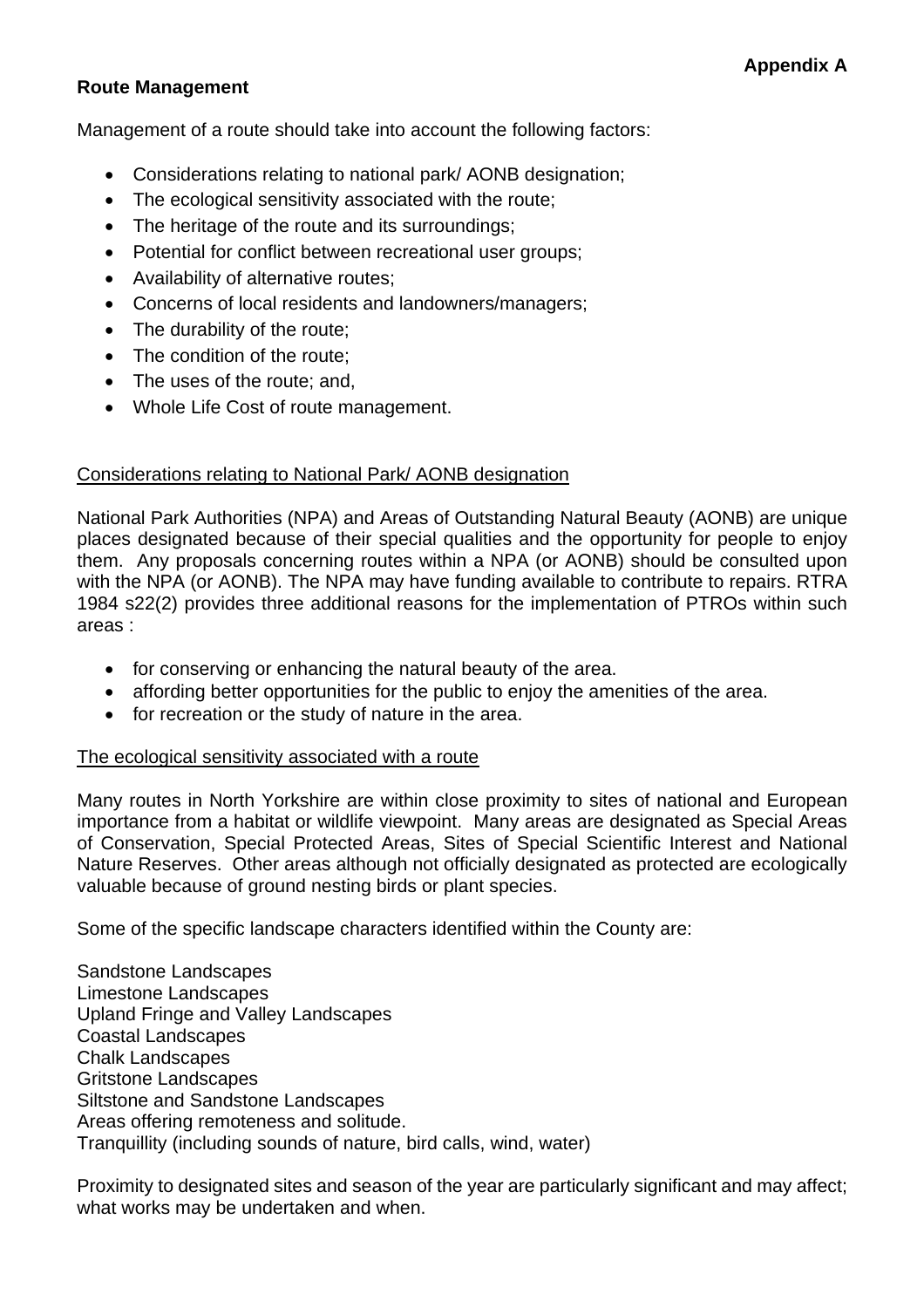#### The heritage of the route and its surroundings

UURs can be a prominent part of the historic environment. Some features are included on the schedule of monuments maintained by English Heritage; others are included on the Historic Environment Record.

Hundreds of classes of monuments have been 'scheduled' amongst them Kirby Bank Trod.

In addition to this many other routes are of historic significance (including various Roman roads and drovers pack horse routes).

The impact of differing cultures adds to the sense of place felt within different communities.

Specific heritage examples within the County are:

Urban Landscapes Farmed lowland and valley Landscapes Roman Forts Archaeological human activity Mining industry (lead and lime) Water Mills Religious buildings (Abbeys, Castles, Cathedrals and Priories

Again proximity to designated sites is particularly significant and may affect what management may be appropriate; what works may be undertaken and when.

Care should be taken to ensure proper consultations are undertaken where a designated heritage site may be affected (whether that site may be the UUR itself or nearby features)

#### Potential for conflict between recreational user groups

Historically, recreational use of UUR routes has been by ramblers and horse riders. These user groups generally have low physical impact on UURs, with many routes having received no formal maintenance activity except by landowners who were in many cases the only users of MPVs on these routes. Landowners also tend to avoid these routes at the wettest time of year and often carry out maintenance themselves or avoid using the routes altogether until in some cases the routes have self-repaired.

The relatively recent growth in the numbers of recreational MPV users has resulted in increasing conflict between different users Although all of the individual stakeholder groups wish to continue to use the routes, they often have differing and/or opposing views which can make it challenging to find a solution which is considered appropriate by the County Council to meet the need of all those interested.

In recent years the County Council has seen an increase in the amount of complaint regarding UURs compared to other road categories with some users raising concerns regarding use of routes by other users.

Examples of complaint include:

• Impact on peace and tranquillity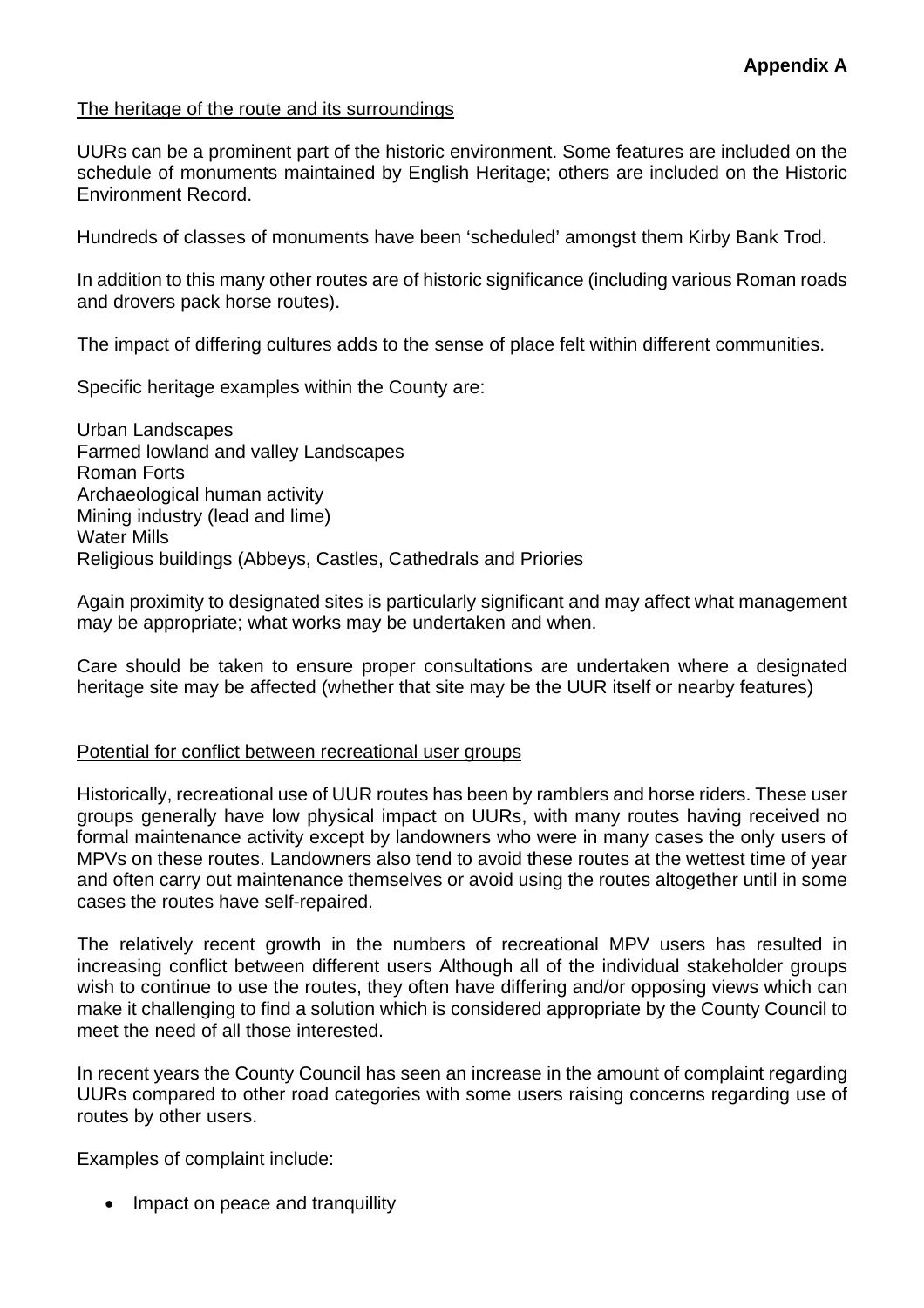- Intimidation and risks to safety of users
- Route damage

#### Examples of concerns of local residents and landowners/managers include:

- Use in inappropriate conditions (wet periods) causes damage
- When the route itself becomes damaged, MPV users travel on adjacent land (and cause further damage to this land).
- Intimidation (often when challenged)
- Safety concerns through sparsely populated (lightly trafficked villages).

The availability or otherwise of alternative routes should be taken into consideration when forming management proposals for a UUR particularly if there are several other routes nearby for walkers and horse riders.

#### Durability of the route

Durability is affected by type of surface, geometry and topography of route, efficiency of route drainage and level and type of use.

There are various route surfaces and routes may have differing surface materials along their length. Most of this will be due to the patchwork type of maintenance (if any) in the past. Route surfaces include; compacted stone, grassland, rock, peat and even some tarmac sections.

Many routes across the County are durable for large sections, with a short section, often on a steep incline suffering damage due to MPVs loss of traction, with the resultant wheel spinning leading to loosening of the surface material.

Drainage is a major factor affecting route durability. Route drainage should be maintained, additionally off-route ditches which, if blocked, can result in major flows of water which overwhelms route drainage. Any water flowing along UURs has the potential to wash away the surface.

#### The condition of the route

Although no standard condition survey exists for UURs to the following are examples of maintenance need:

- Evidence of type of use;
- Depth of ruts:
- Width of areas affected by ruts; and,
- Type of surface.

#### The uses of a route

Most surfaces suffer from damage during wet conditions. Many UURs surface are comprised of vegetation which is easily damaged and takes a long time to re-generate. Use of UURs particularly MPV use by landowners carrying out winter stock feeding, and by recreational MPV users, can be significant during the wet months and the recent meteorological trend towards wetter summers is also impacting on the conditions of routes.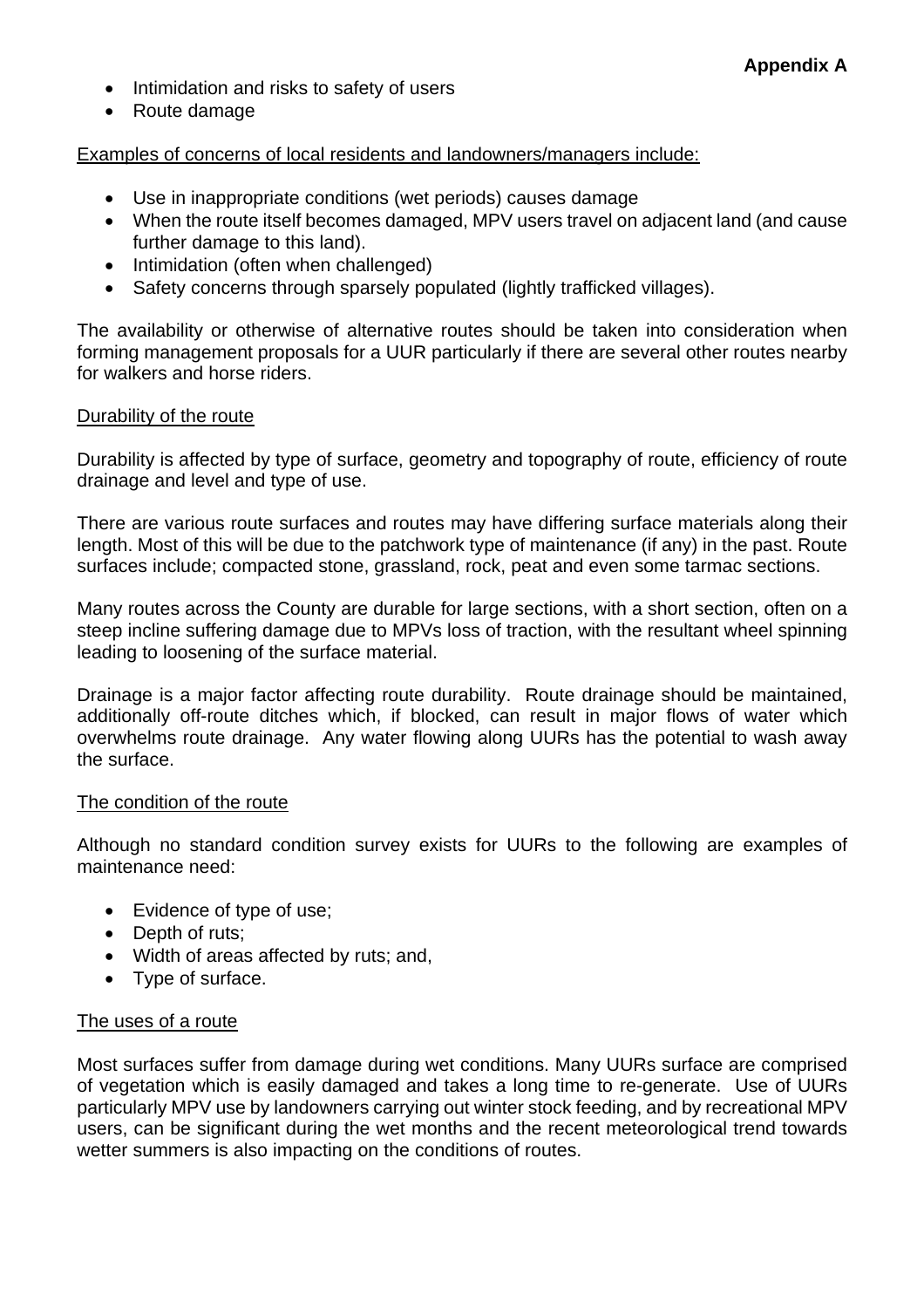#### Whole Life Cost of route management.

Costs of management options vary, from negligible; where if damage is identified early enough, a route can simply be left to regenerate itself, usually in the case of routes across peat moors or other grasslands with no defined surface, to many thousands of pounds; where routes can require major drainage repairs to culverts, excavation of ditches and the importing of hundreds of tonnes of stone materials to reinstate the surface. For routes which recreational users consider to be important, there may be various groups which are willing to contribute to repair work. Usually contributions are limited to arranging working parties to carry out localised repairs to grips and ditches and this should be supported; however, groups may be prepared to financially contribute to major repairs. Any offer of a contribution from external organisations should be considered when deciding upon the management of a route. When accepting offers of working parties it is important that repair works are coordinated, discussed with landowners as appropriate and overseen by the County Council. It will be appropriate to seek legal advice where work by volunteers and receipt of financial contribution is proposed. Construction specifications are the responsibility of the County Council and imported material must be sympathetic with the locality. The local NPA, AONB or NY TWACS team may be able to provide advice. Legal agreements may be necessary to ensure works are carried out to the required standard and where use of voluntary labour and receipt of funding is proposed. Before works are undertaken in whatever circumstances a pre and post works photographic survey should be arranged, it should be made clear, especially to any group financially contributing, that in the event of any future damage, further management options will need to be considered including PTRO implementation.

## **Information and Evidence Gathering**

Part of the process of route management should be engagement with the TWACS team to give consideration to any affect to the PRoW network and with all stakeholders. In the National Park areas the National Park officers have some experience of this and will have stakeholder contact details in most cases and they may wish to assist with the stakeholder engagement.

In addition to local groups (Parish Council, land owner/ occupiers, affected residents etc) there will be several recreational groups who may be prepared to provide resources for the on-going management of routes. TRF, GLASS, BHS and LARA have all offered to provide working parties and in some cases funds to contribute to repairs.

In the cases where a route is in such a condition as to be a danger to users, or that it is considered will become dangerous soon, it can be appropriate to implement a TTO without delay in the first instance. If a TTO is implemented this must only be seen as a short term fix and not a long term solution. TTOs are limited to being in force initially for 18 months (although this can be extended by application to the Secretary of State for Transport). It should be noted that recreational MPV users are often well aware of when a TTO ends and many groups arrange to travel these routes as soon as a TTO expires. The 18 month TTO period should be used to formulate longer term management options.

#### Data Loggers

The County Council has access to data loggers which are available to survey the number and class of vehicles using a route. Data Loggers are usually dug into the surface and have the ability to differentiate between motorcycles and other vehicles, 4x4 vehicles can also be identified. Quad bikes and small all-terrain vehicles are likely classified as 'unspecified motor vehicle' and not mistaken for either a 4x4 or motorcycle. Pedal cycles are not always recorded.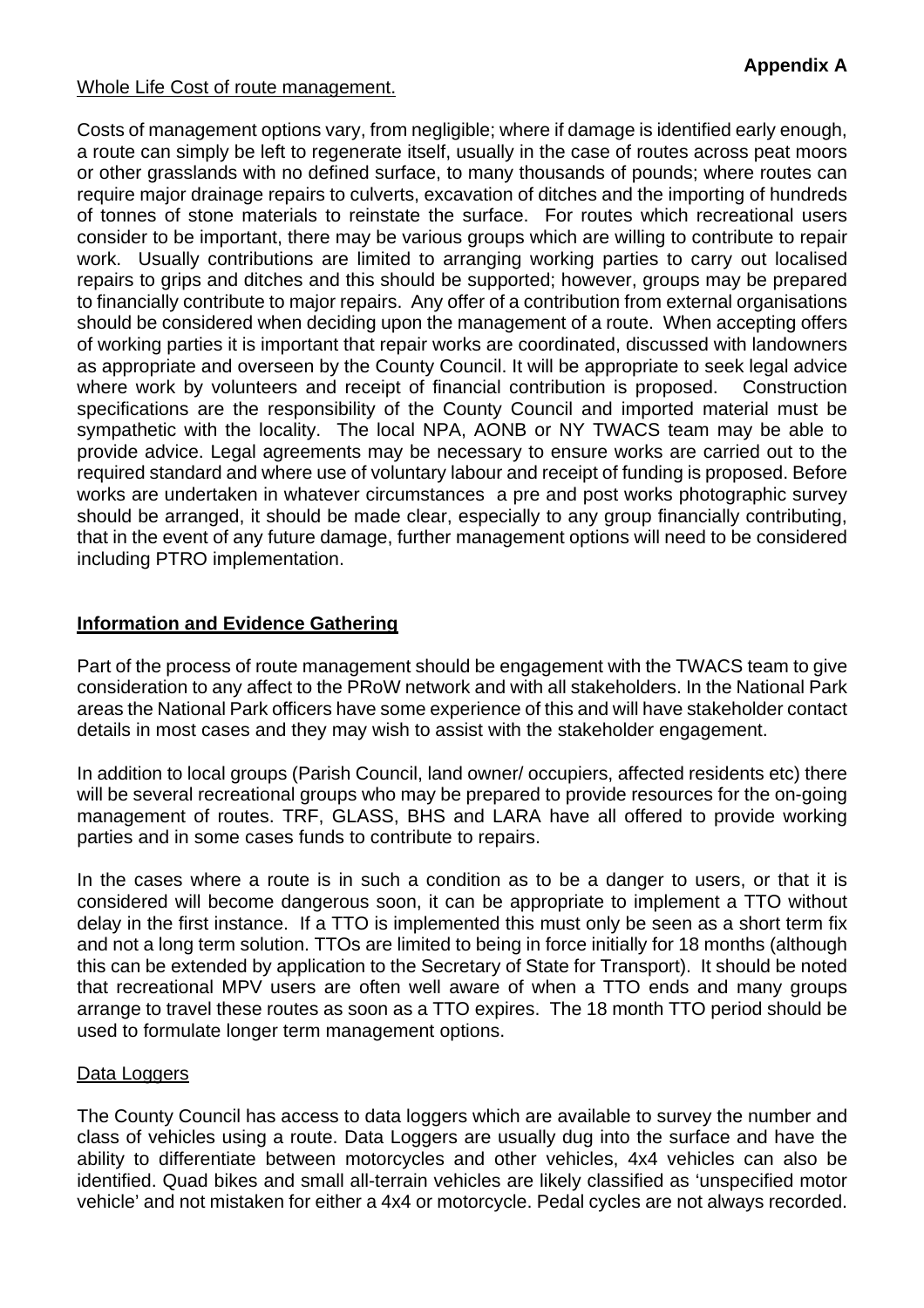# **Appendix A**

Clearly predominant use over weekend periods will indicate recreational use and other analysis of this data to prove/ disprove prevalent user groups and dates/ times of use will contribute to management decisions.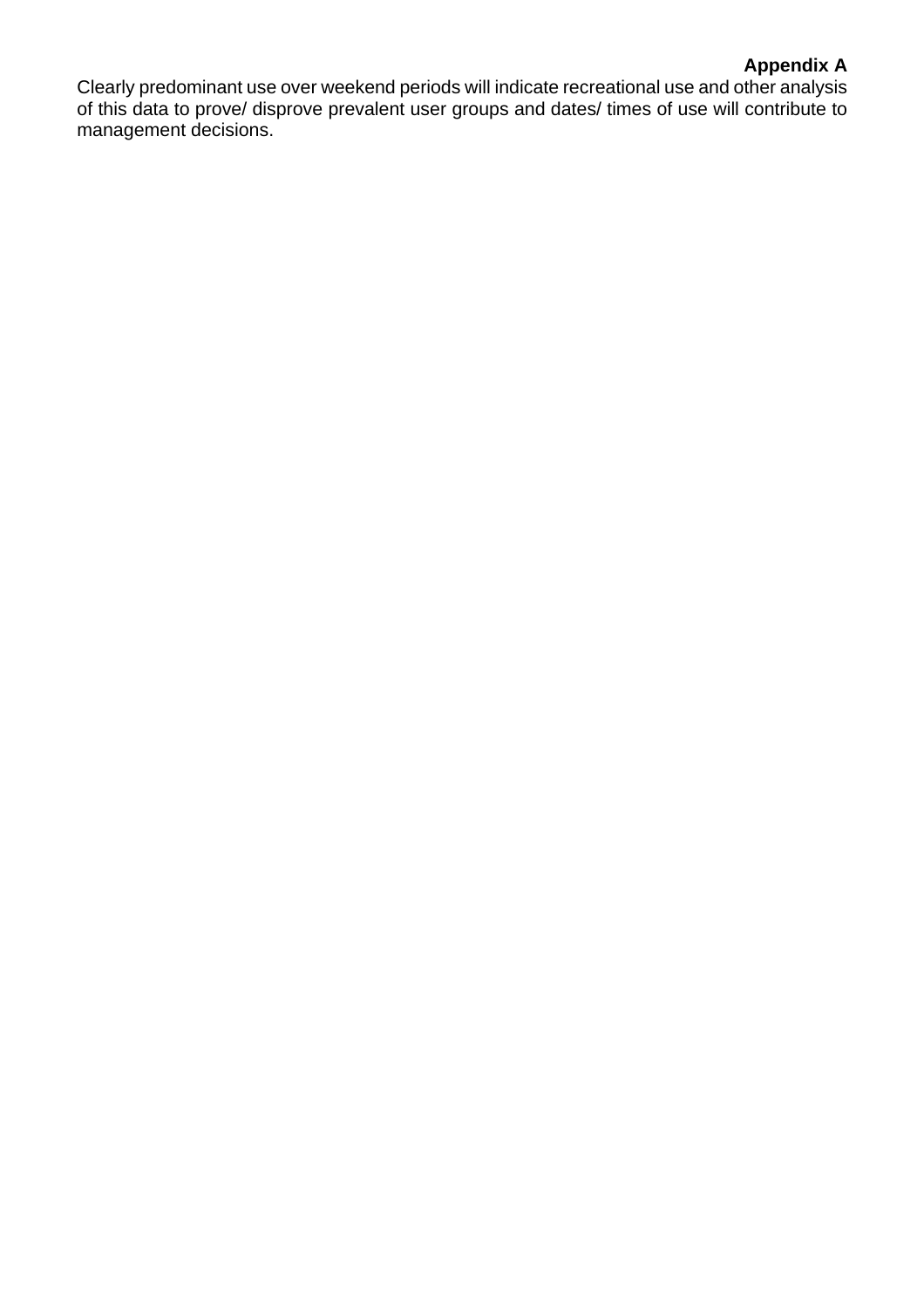# **TRO Formal Process**

When considering the implementation of a Traffic Regulation Order whether it be permanent or temporary, officers should engage with and seek advice from the County Council's Legal Services team at the earliest opportunity.

The formal process for the implementation of a TRO is set out in the Local Authorities' Traffic Orders (Procedure) (England and Wales) Regulations 1996 ("the LATOP 1996") and comprises:-

- Consultation with statutory consultees (including any organisations representing persons likely to be affected by the TRO)
- Notices in press and on site
- Consideration and determination of objections received in accordance with the Council's **Constitution**
- Publication of notice of making TRO (including notifying objectors within 14 days of making the Order)
- Implementation of TRO (including installing required signs etc.)

Section 14 of the 1984 Act allows a traffic authority to restrict or prohibit temporarily the use of a road in certain circumstances (because of existing / proposed works, because of the likelihood of danger to the public, or of serious damage to the road or for litter clearing and cleaning purposes).

Section 1 of the Road Traffic Regulation Act 1984 empowers traffic authorities to make Orders regulating traffic and sets out the following purposes for which Orders may be made (the sections underlined seem particularly relevant to UUR TROs):-

- (a) for avoiding danger to persons or other traffic using the road or any other road or for preventing the likelihood of any such danger arising, or
- (b) for preventing damage to the road or to any building on or near the road, or
- (c) for facilitating the passage on the road or any other road of any class of traffic (including pedestrians), or
- (d) for preventing the use of the road by vehicular traffic of a kind which, or its use by vehicular traffic in a manner which, is unsuitable having regard to the existing character of the road or adjoining property, or
- (e) (without prejudice to the generality of paragraph (d) above) for preserving the character of the road in a case where it is specially suitable for use by persons on horseback or on foot, or
- (f) for preserving or improving the amenities of the area through which the road runs, or
- (g) for any of the purposes specified in paragraphs (a) to (c) of subsection  $(1)$  of Section 87 of the Environment Act 1995 (air quality).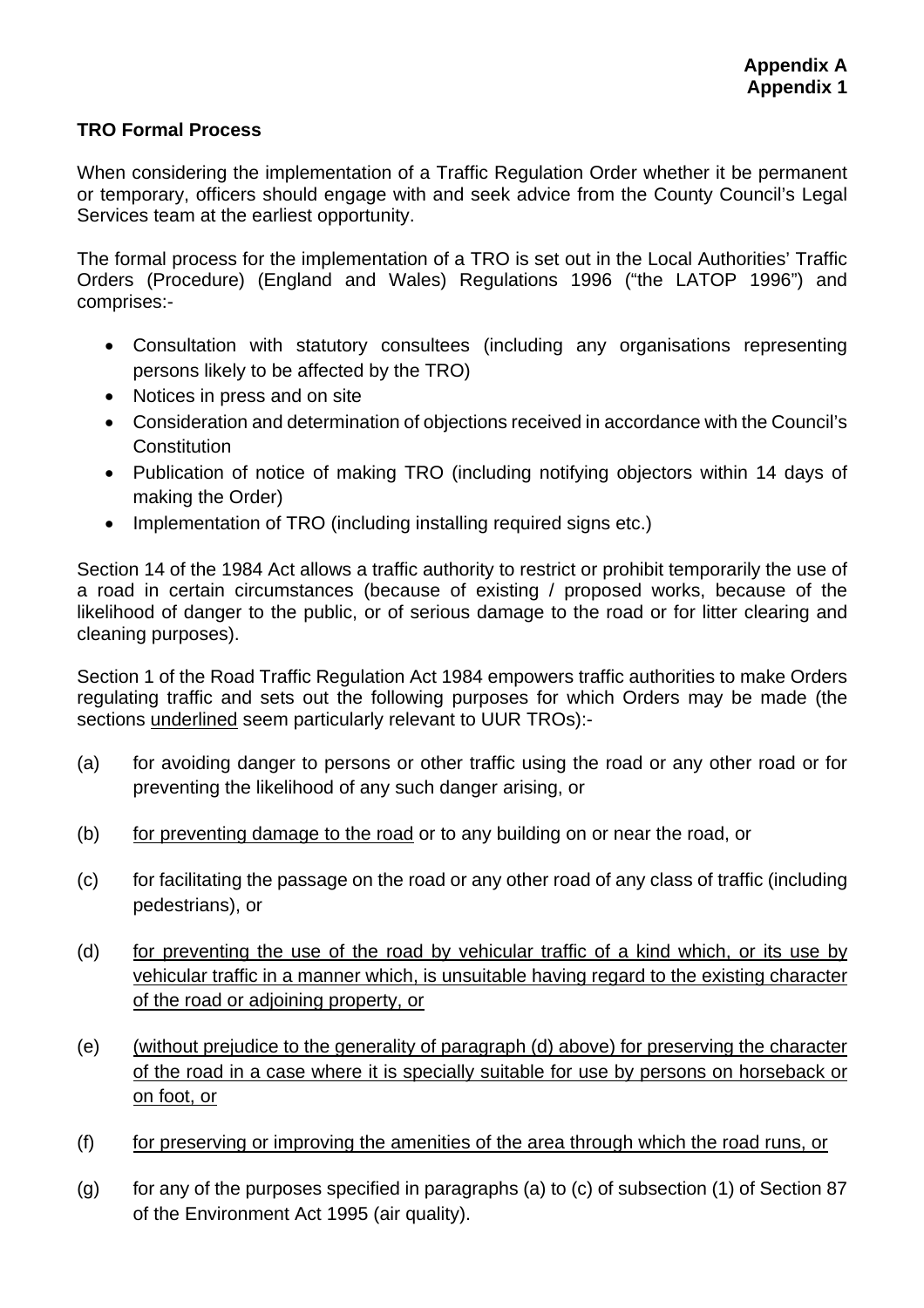# **Appendix A**

Section 22 of the 1984 Act adds a further purpose which applies in the case of roads in, or forming part of, or adjacent to or contiguous with a National Park or an area of outstanding natural beauty. – this is for the purpose of conserving or enhancing the natural beauty of the area, or of affording better opportunities for the public to enjoy the amenities of the area, or recreation or the study of nature in the area. (The reference to "conserving the natural beauty of an area" is construed in this context as including a reference to conserving its flora, fauna and geological or physiographical features).

Section 22A of the 1984 Act provides that this further purpose can also be applied to roads which are not within a National Park or an area of outstanding natural beauty and Section 22BB enables a National Park Authority to make a TRO on a BOAT, restricted byway, a bridleway or a footpath or a carriageway whose surface is not made up.

Section 122 of the 1984 Act places traffic authorities under a duty to exercise any of their functions under the 1984 Act in such a way (so far as is practicable having regard to a list of specific matters set out in Section 122(2)) as to secure the expeditious, convenient and safe movement of traffic (vehicles and pedestrians) and the provision of suitable and adequate parking facilities on and off the highway.

These matters are:-

- the desirability of securing and maintaining reasonable access to premises;
- the effect on the amenities of any locality affected and, specifically, the importance of regulating and restricting the use of roads by heavy commercial vehicles, so as to preserve or improve the amenities of the areas through which the roads run;
- the strategy prepared under Section 80 of the Environment Act 1995 (national air quality strategy);
- the importance of facilitating the passage of public service vehicles and of securing the safety and convenience of persons using or desiring to use such vehicles; and
- any other matters appearing to the local authority to be relevant.

The power to make a TRO arises *"where it appears to the authority making the Order that it is expedient to make it"* (Section 1 of the 1984 Act). "Expedient" in this context means "advantageous, advisable on practical grounds, suitable, appropriate". In general terms, the authority has to be satisfied that the making of the Order is expedient, which indicates that they have a wide discretion in the matter. Case law has established that this can only be challenged on the grounds of unreasonableness and whether the authority's judgement (i.e. in making the Order) has taken into account the relevant facts.

Section 2 of the 1984 Act specifies the provisions which may be included in an Order. Basically, an Order may contain three kinds of provision:-

- provisions prohibiting, restricting or regulating the use of a road, or of any part of the width of a road, by vehicular traffic, or by vehicular traffic of any class specified in the Order (e.g. prohibiting vehicles from waiting or loading and unloading, requiring vehicular traffic (of any class) to proceed in a specified direction or prohibiting it from so proceeding);
- provisions prohibiting, restricting or regulating the use of a road, or of any part of the width of a road, by, or by any specified class of, pedestrians; and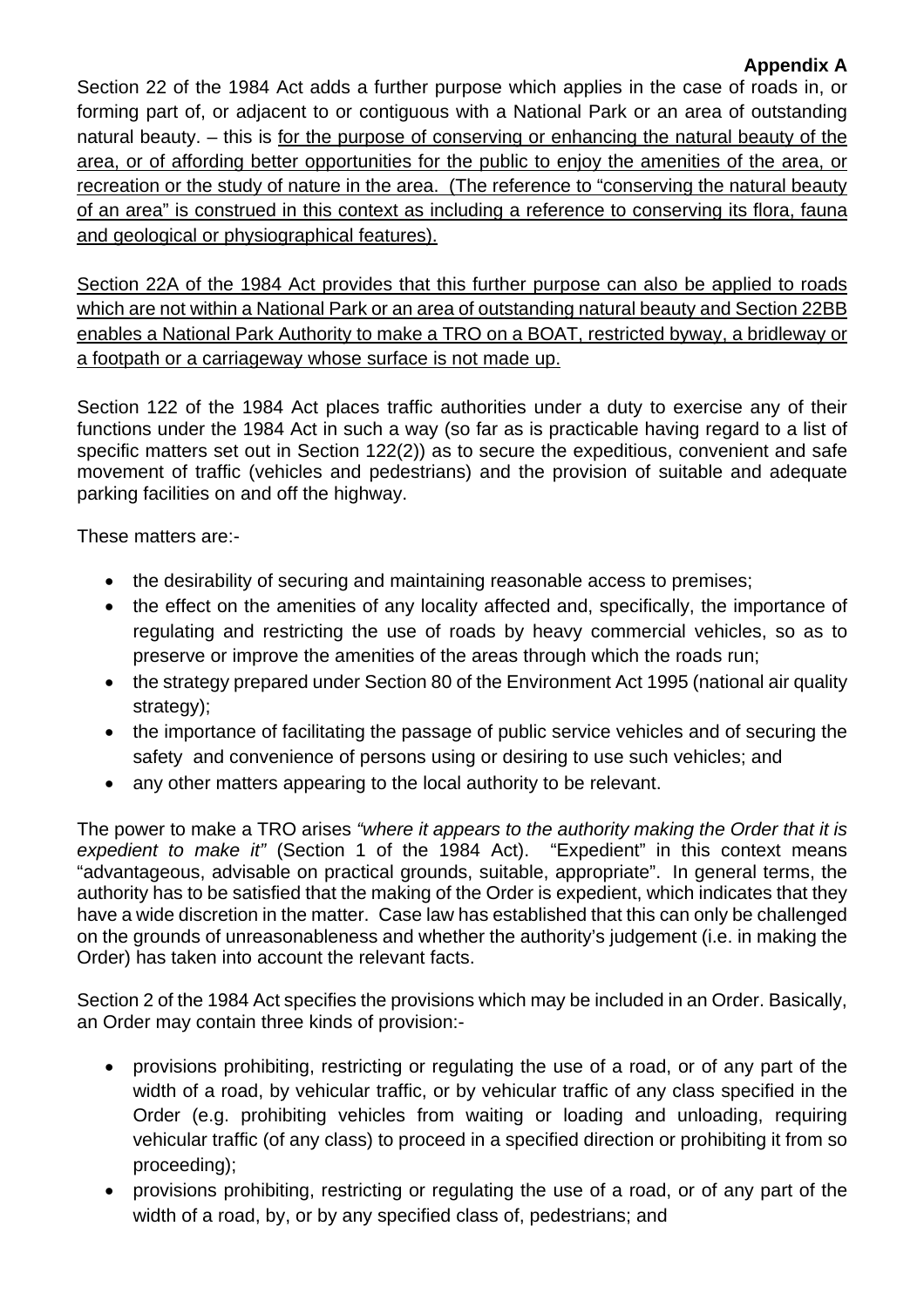# **Appendix A**

 provisions specifying through routes for heavy commercial vehicles, or prohibiting or restricting the use of heavy commercial vehicles in such zones or on such roads as may be so specified, as they consider expedient for preserving or improving the amenities of their area or of some part or parts of their area.

The provisions contained in a TRO may be subject to exceptions (either at all times or at times, on days or during periods so specified) – TROs can also be implemented on an experimental basis (for up to 18 months).

Section 3(1) of the 1984 Act provides that a TRO cannot prevent access for vehicles to any premises situated on or adjacent to a road and which are only accessible from that road, for more than 8 hours in any 24 hour period, unless the traffic authority are satisfied that it is expedient to do so (for certain specified reasons) and it is stated to that effect in the Order.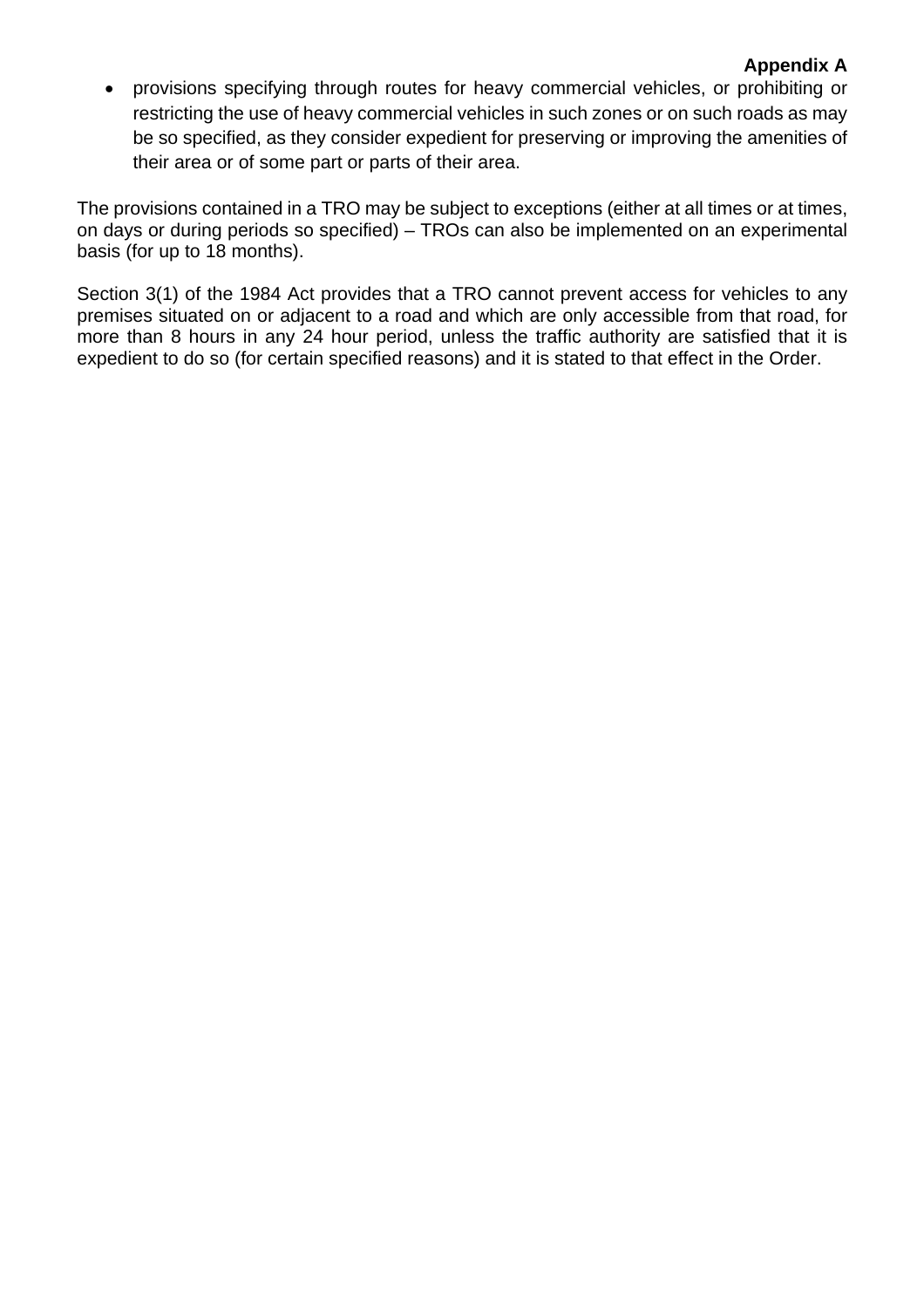# **Checklist for making a TRO**

- 1. What is the predominant use on the route including the predominant MPV use?
- 2. Is there evidence of recent severe deterioration of the route caused by vehicles of any particular class or as a result of other events for example flooding /unseasonal weather or just normal wear and tear?
- 3. Is there a danger or likely to be danger if use continues to any particular user group (walkers, horse riders, MPV users)?
- 4. Is damage caused by recreational use? Is the damage minor or serious and is it apparent that a particular use is responsible?
- 5. If the traffic regulation is to be extended to use by horse riders, will any adjoining bridleways or other PRoWs be affected?
- 6. Does use of the route affect the character and/ historic features of the landscape?
- 7. Is the route within a Specially Protected Area or Special Area of Conservation? If so the impact on breeding birds may require the precautionary principle to be applied as specified in the conservation objectives of Natura 2000 sites.
- 8. Is the route within another conservation designation area (National Nature Reserve, Local Nature Reserve, Ramsar Wetland Site or Site of Special Scientific Interest) or a National Park or Area of Outstanding Natural Beauty?
- 9. Is the route part of, or is the use of the route having an effect on, a Scheduled Monument? These cannot usually be reinstated; therefore protection of these should be taken as soon as practicable.
- 10. Are route users straying off the route and causing damage to non-highway areas, eg, wildflower areas, wetlands, limestone escarpments, heather moorland etc?
- 11. When preparing TROs consider what the outcome of the regulation will be and use the most appropriate reason specified in Section 1 of the 1984 Act for making the Order and citing in the Statement of Reasons (SoR).
- 12. Recent TRO Reports have included sections titled; Consultation and Advertisement, Officer Comments and Conclusion, with appendices including Drawings, Summary of comments received with officer responses, Statement of Reasons, Order schedules, Consideration of objections and Initial Equality Impact Assessment screening form.
- 13. It is important to follow the procedure set out in the 1996 Regulations to minimise the risk of a legal challenge to the TRO. UUR TROs are likely to be subject to greater scrutiny from those user groups affected by the prohibition contained in the Order. Areas that have been cited as part of legal challenges against County Council proposals in the past are:
	- a. Failure to have regard to material consideration e.g. not properly demonstrating that s122 of the RTRA has been considered. To avoid this occurring all future UUR TROs must make specific reference to s122 of RTRA and how the County Council's duty in this regard has been met.
	- b. Final SoR differing from the advertised SoR; Any changes to SoR as part of the TRO process must be followed by a new consultation exercise, which explains why it is being carried out.
	- c. Failure to comply with statutory process for implementing orders e.g notification to objectors were not carried out within the appropriate timescale of within 14 days of making the order (regulation 17(3) of the LATOP 1996); All TRO consultation and requirements must be carried out in accordance with the LATOP 1996.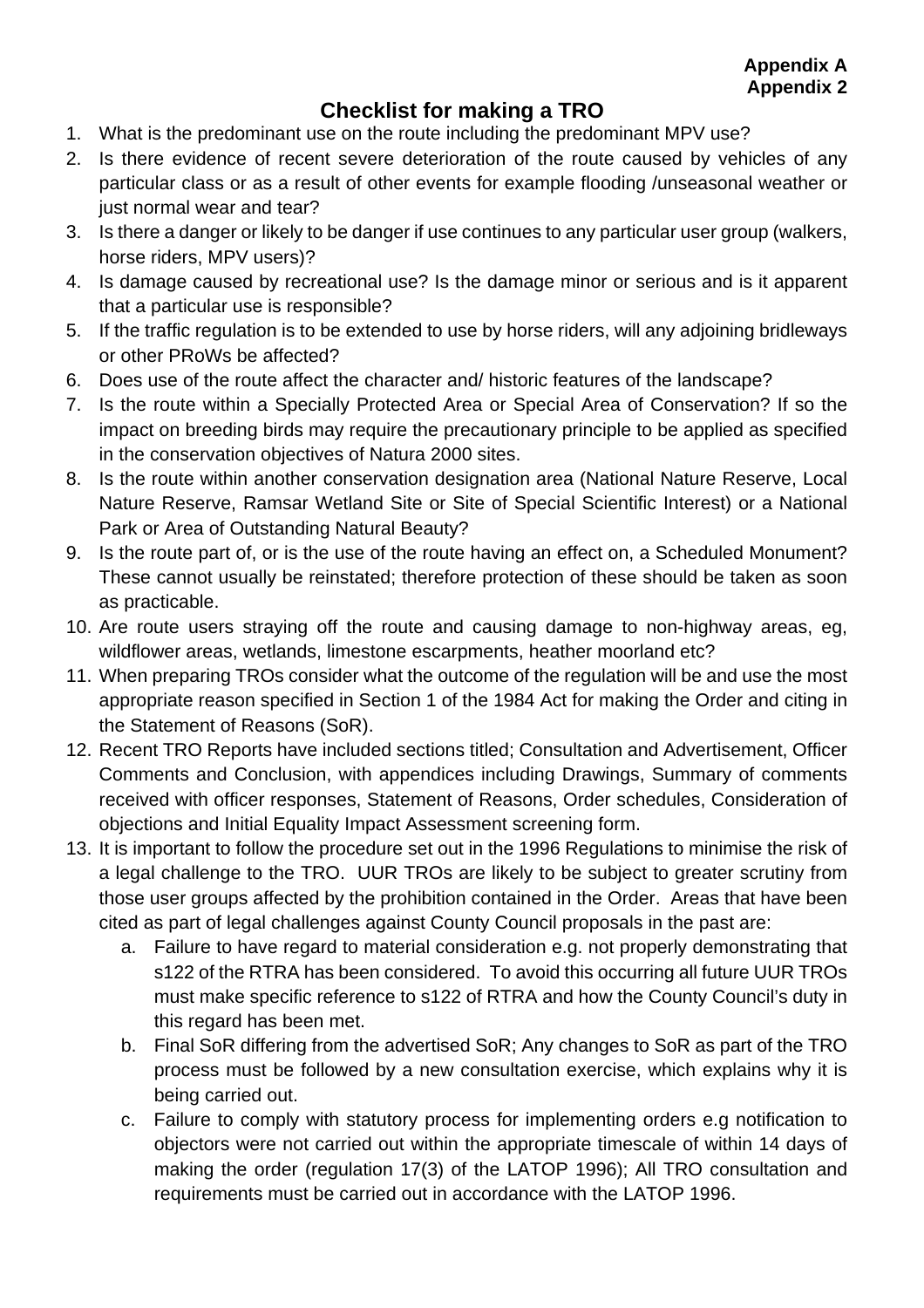## **Stakeholder Organisations**

Yorkshire Dales National Park Authority North York Moors National Park Authority British Horse Society and Local Bridleway Group (if applicable) Byways and Bridleways Trust Ramblers Association Cyclists Touring Club International Mountain Bike Association Natural England Land Access & Recreation Association Trail Riders Fellowship Green Lane Association Yorkshire Dales Green Lane Alliance North York Moors Green Lane Alliance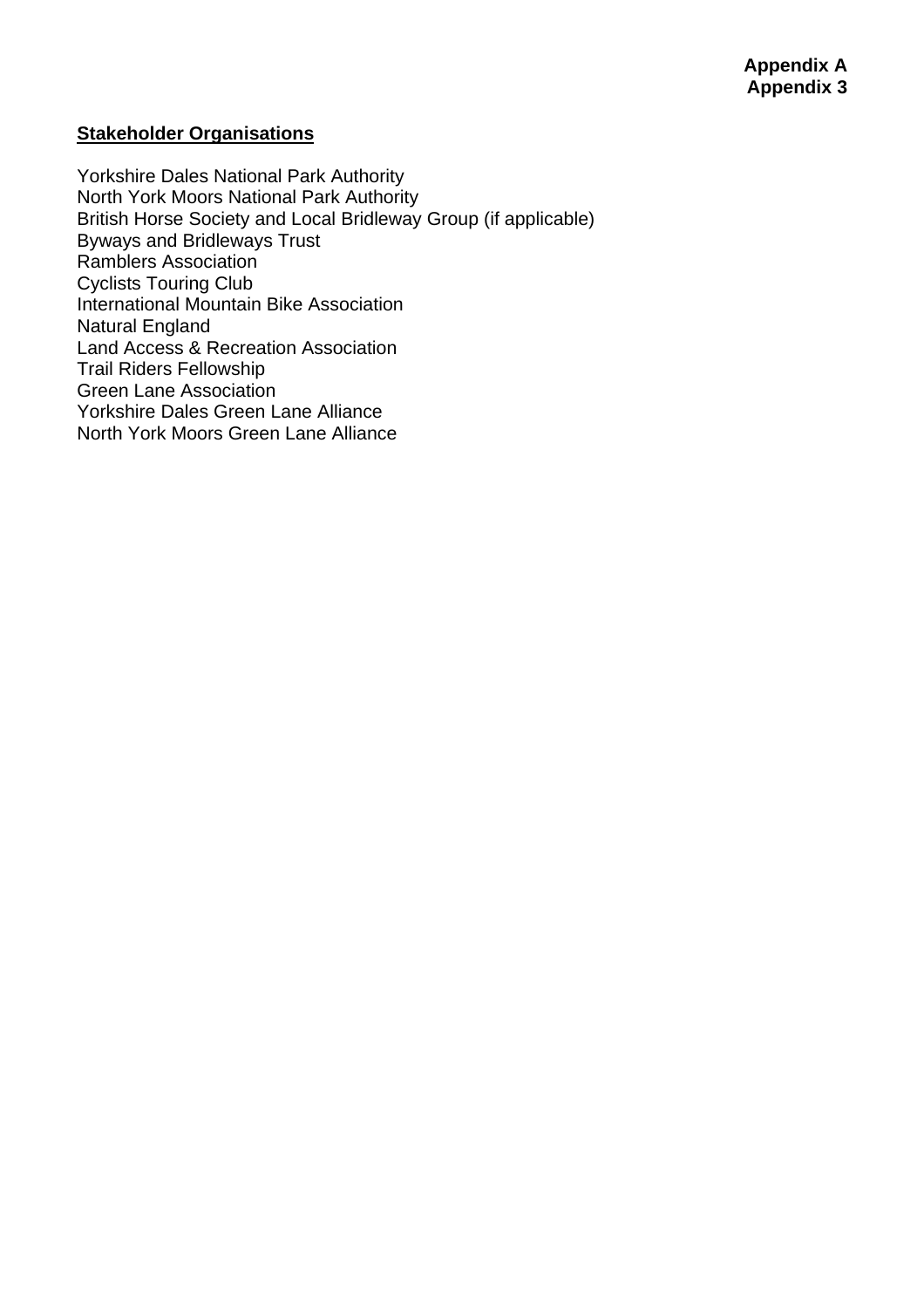# **Legislation**

Highways Act 1980 The Natural Environment and Rural Communities (NERC) Act 2006; Road Traffic Regulation Act (RTRA) 1984; Local Authorities' Traffic Orders (Procedure) (England and Wales) Regulations 1996; Wildlife and Countryside Act 1981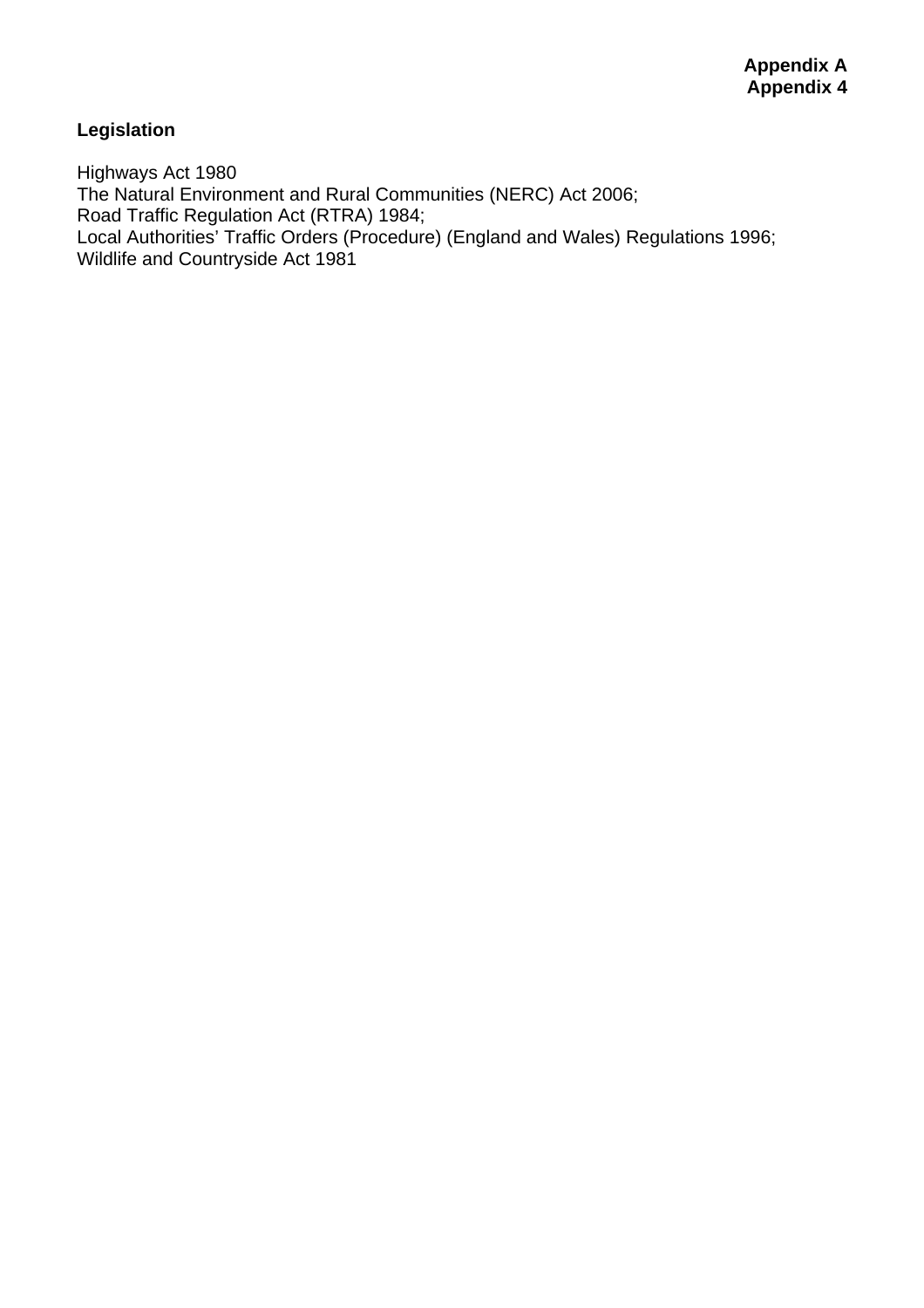#### **Special Areas of Conservation and Specially Protected Areas**

Large areas of the County have been identified as important conservation areas in a European context. There are two European designations that apply in the North Yorkshire area which are Specially Protected Areas (SPA) and Special Areas of Conservation (SAC). The two areas often overlap as SPAs are designated for bird conservation and the SACs for habitat conservation.

Compared with other designations SACs tend to be large, often covering a number of separate but related sites. Almost all SACs are based on Sites of Special Scientific Interest (SSSI). In planning law, they are effectively afforded the highest possible protection. The EC Directive on the Conservation of Wild Birds is designed to protect wild birds, and includes selection of areas most suitable for them to be designated Special Protection Areas (SPAs). All SPAs are also SSSIs.

#### **National Nature Reserves**

National Nature Reserves (NNRs) are established to protect the most important areas of wildlife habitat and geological formations in Britain, and as places for scientific research. It means that we must be careful not to damage the wildlife of these fragile places. It means that every NNR is 'nationally important' and that they are all among the best examples of a particular habitat. It also means that NNRs are carefully managed on behalf of the nation. They are either owned or controlled by English Nature or held by approved bodies such as Wildlife Trusts.

#### **Sites of Special Scientific Interest**

There are over 4,000 Sites of Special Scientific Interest (SSSIs) in England, covering around 7% of the country's land area. Over half of these sites, by area, are internationally important for their wildlife, and designated as Special Areas of Conservation (SACs), Special Protection Areas (SPAs) or Ramsar sites. Many SSSIs are also National Nature Reserves (NNRs) or Local Nature Reserves (LNRs).

SSSIs are the country's very best wildlife and geological sites. They include some of our most spectacular and beautiful habitats including heather-clad heathlands, flower-rich meadows, and remote uplands moorland and peat bog.

Notification as a SSSI gives legal protection to the best sites for wildlife and geology in England. Natural England now has responsibility for identifying and protecting the SSSIs in England under the Wildlife and Countryside Act 1981 (as amended by the Countryside and Rights of Way Act 2000).

Locations of national environment and designations is available via the web enabled interactive map MAGIC; managed by Natural England in partnership with Defra, Historic England, Natural England, Environment Agency, Forestry Commission and Marine Management Organisation. http://magic.defra.gov.uk/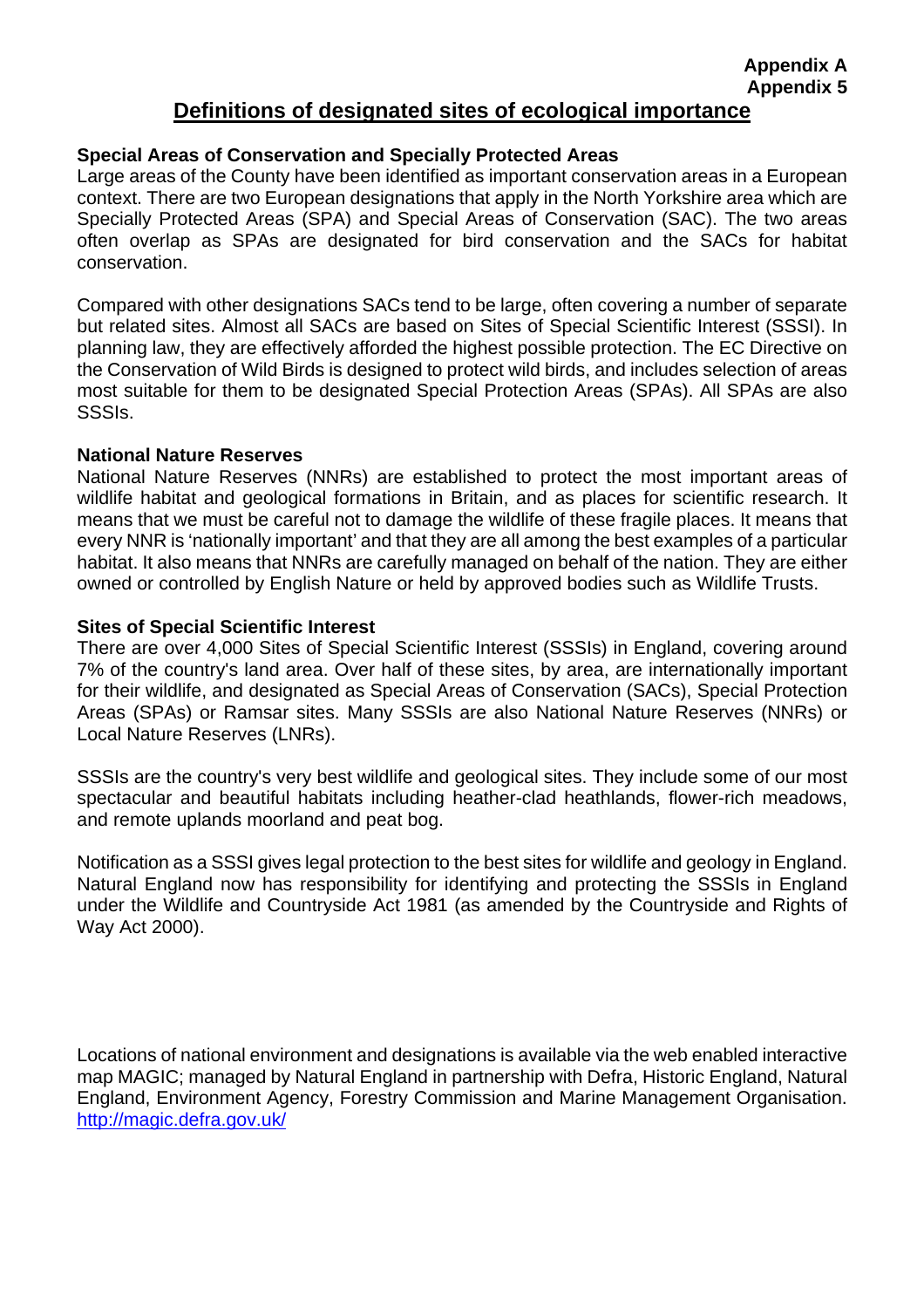# **Quick Reference Guide**

- 1. Customer request received regarding condition of a route.
- 2. Check that route is included on the List of Streets
- 3. Route condition review with Network Management team (survey undertaken if required).
- 4. If condition is dangerous or would become dangerous soon, consider implementing a TTO. If condition is not yet dangerous, respond to customer request.
- 5. Whilst TTO is in force, investigate route (user groups causing damage, route importance, National Park or AONB, cost of repairs, external funding contributions).
- 6. Identify appropriate management actions, partnering where possible and appropriate (TWACS team, National Park, AONB, landowners, user groups), if TRO is required, begin process.
- 7. Arrange repairs, following TRO implementation (where applicable).

Note: If a route is not included on the List of Streets it may still be a ratione tenurae highway (roads which are maintainable at private expense but over which the public has a right of way) and the County Council as local highway authority has a duty to protect and assert highway rights.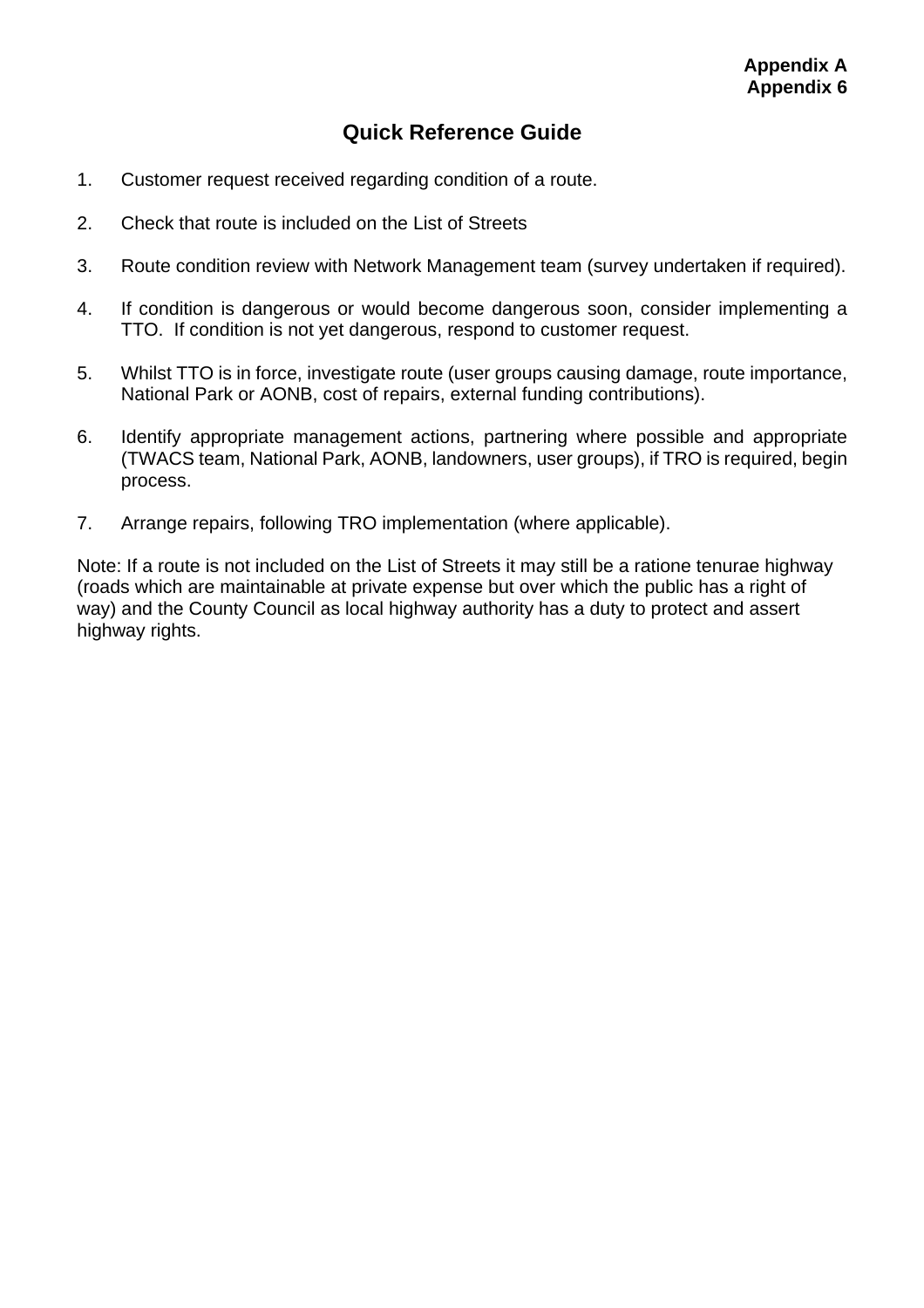**Initial equality impact assessment screening form**  (As of October 2015 this form replaces 'Record of decision not to carry out an EIA')

**This form records an equality screening process to determine the relevance of equality to a proposal, and a decision whether or not a full EIA would be appropriate or proportionate.** 

| <b>Directorate</b>                                                                    | <b>BES</b>                                            |  |  |  |  |
|---------------------------------------------------------------------------------------|-------------------------------------------------------|--|--|--|--|
| Service area                                                                          | H&T                                                   |  |  |  |  |
| <b>Proposal being screened</b>                                                        | Internal Note: Management of Unsurfaced               |  |  |  |  |
|                                                                                       | Unclassified Roads in North Yorkshire                 |  |  |  |  |
|                                                                                       |                                                       |  |  |  |  |
| Officer(s) carrying out screening                                                     | <b>Neil Leighton</b>                                  |  |  |  |  |
| What are you proposing to do?                                                         | Provide clarity to Highway Operations staff who       |  |  |  |  |
|                                                                                       | manage the network of Unsurfaced Unclassified         |  |  |  |  |
|                                                                                       | Roads in the County.                                  |  |  |  |  |
|                                                                                       |                                                       |  |  |  |  |
|                                                                                       |                                                       |  |  |  |  |
|                                                                                       |                                                       |  |  |  |  |
|                                                                                       |                                                       |  |  |  |  |
| Why are you proposing this? What are the                                              | To ensure a consistent approach in the                |  |  |  |  |
| desired outcomes?                                                                     | management of UURs countywide                         |  |  |  |  |
|                                                                                       |                                                       |  |  |  |  |
|                                                                                       |                                                       |  |  |  |  |
|                                                                                       |                                                       |  |  |  |  |
| Does the proposal involve a significant                                               | No - UURs are currently managed using the             |  |  |  |  |
| commitment or removal of resources?                                                   | highway maintenance capital programme                 |  |  |  |  |
| Please give details.                                                                  | funding. This guidance does not change this.          |  |  |  |  |
|                                                                                       | The note does allow partnership working with          |  |  |  |  |
|                                                                                       | <b>National Park Authorities and appropriate user</b> |  |  |  |  |
|                                                                                       | groups, who may provide some financial                |  |  |  |  |
|                                                                                       | resource and/ or volunteer staff.                     |  |  |  |  |
| Is there likely to be an adverse impact on people with any of the following protected |                                                       |  |  |  |  |

**characteristics as defined by the Equality Act 2010, or NYCC's additional agreed characteristics?**  As part of this assessment, please consider the following questions:

- To what extent is this service used by particular groups of people with protected characteristics?
- Does the proposal relate to functions that previous consultation has identified as important?
- Do different groups have different needs or experiences in the area the proposal relates to?

**If for any characteristic it is considered that there is likely to be a significant adverse impact or you have ticked 'Don't know/no info available', then a full EIA should be carried out where this is proportionate. You are advised to speak to your Equality rep for advice if you are in any doubt.** 

| <b>Protected characteristic</b> | Yes | <b>No</b> | Don't know/No<br>info available |
|---------------------------------|-----|-----------|---------------------------------|
| Age                             |     |           |                                 |
| <b>Disability</b>               |     |           |                                 |
| Sex (Gender)                    |     |           |                                 |
| Race                            |     |           |                                 |
| Sexual orientation              |     |           |                                 |
| Gender reassignment             |     |           |                                 |
| Religion or belief              |     |           |                                 |
| Pregnancy or maternity          |     |           |                                 |